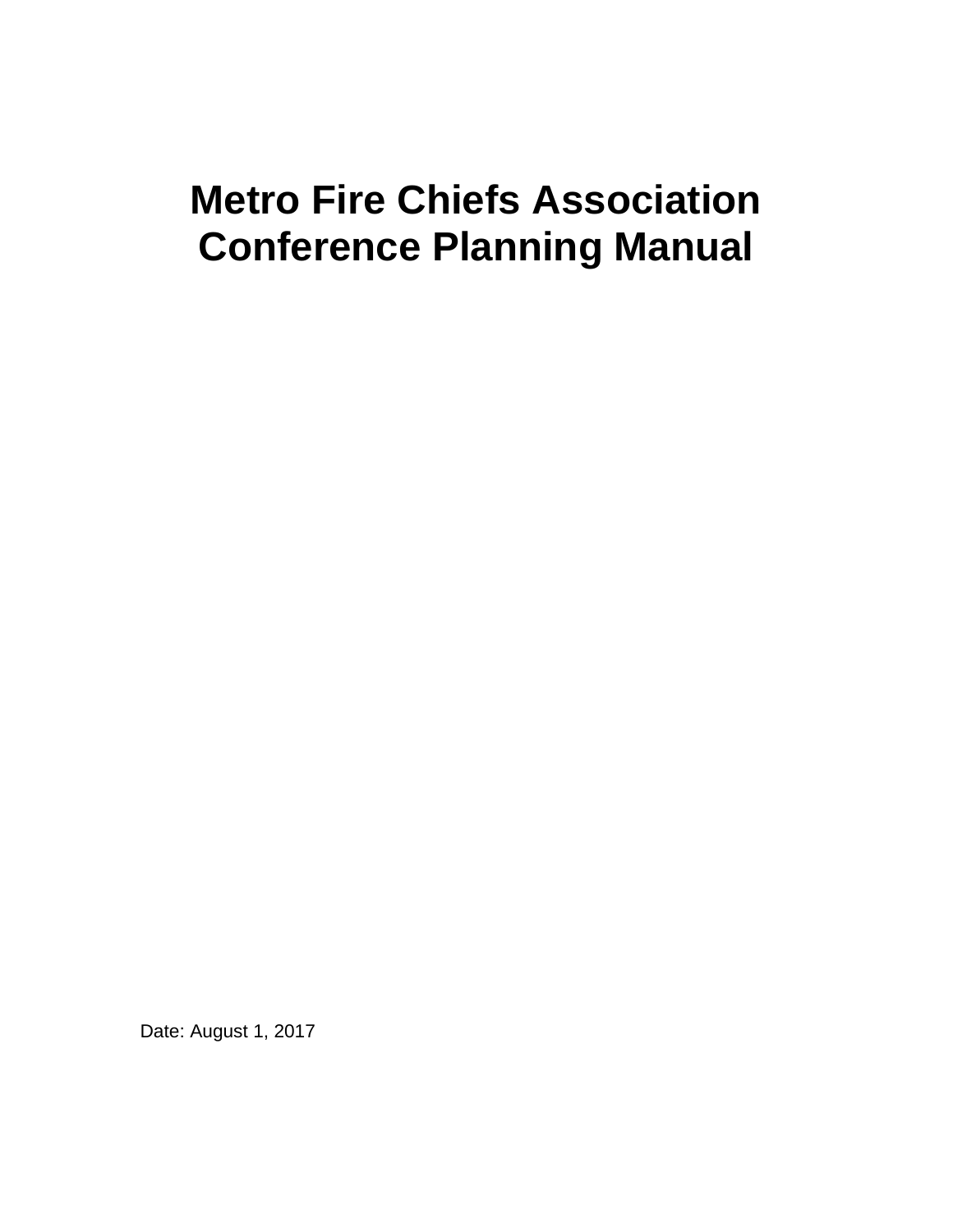## **Table of Contents**

| Planning Team (Obtaining a Tax ID)                                                                                                                                                                                                                      |                 |
|---------------------------------------------------------------------------------------------------------------------------------------------------------------------------------------------------------------------------------------------------------|-----------------|
| Eligible Attendees & Exceptions                                                                                                                                                                                                                         | 4               |
| <b>Registration Fees</b>                                                                                                                                                                                                                                | 5               |
| <b>Cancellation Policy</b>                                                                                                                                                                                                                              | 6               |
| <b>Ground Transportation</b>                                                                                                                                                                                                                            | 7               |
| <b>Opening &amp; Closing Ceremonies</b>                                                                                                                                                                                                                 | 8               |
| Logo & Banners                                                                                                                                                                                                                                          | 9               |
| <b>Business Meetings</b><br><b>Eligible Attendees</b><br><b>Member Introductions</b><br><b>Nominations for Host Cities</b><br>Nominations for Positions on the Executive Board<br><b>Board Reports/Resolutions/Motions</b><br><b>Treasurer's Report</b> | 10              |
| Social Program                                                                                                                                                                                                                                          | 12 <sup>2</sup> |
| Attendance at Meetings & Social Events                                                                                                                                                                                                                  | 13              |
| <b>Education Program (Speakers)</b>                                                                                                                                                                                                                     | 14              |
| Sponsors (General)                                                                                                                                                                                                                                      | 15              |
| <b>Sponsorship Guidelines</b>                                                                                                                                                                                                                           | 16              |
| <b>Post Conference Duties</b>                                                                                                                                                                                                                           | 26              |
| Appendix A: Requirements/Expectations for Submitting a Bid                                                                                                                                                                                              | 27              |
| Appendix B: Sample Charitable Donation Form for Speakers                                                                                                                                                                                                | 29              |
| Appendix C: Closing Program Template                                                                                                                                                                                                                    | 30              |
| Appendix D: Oath of Office                                                                                                                                                                                                                              | 32              |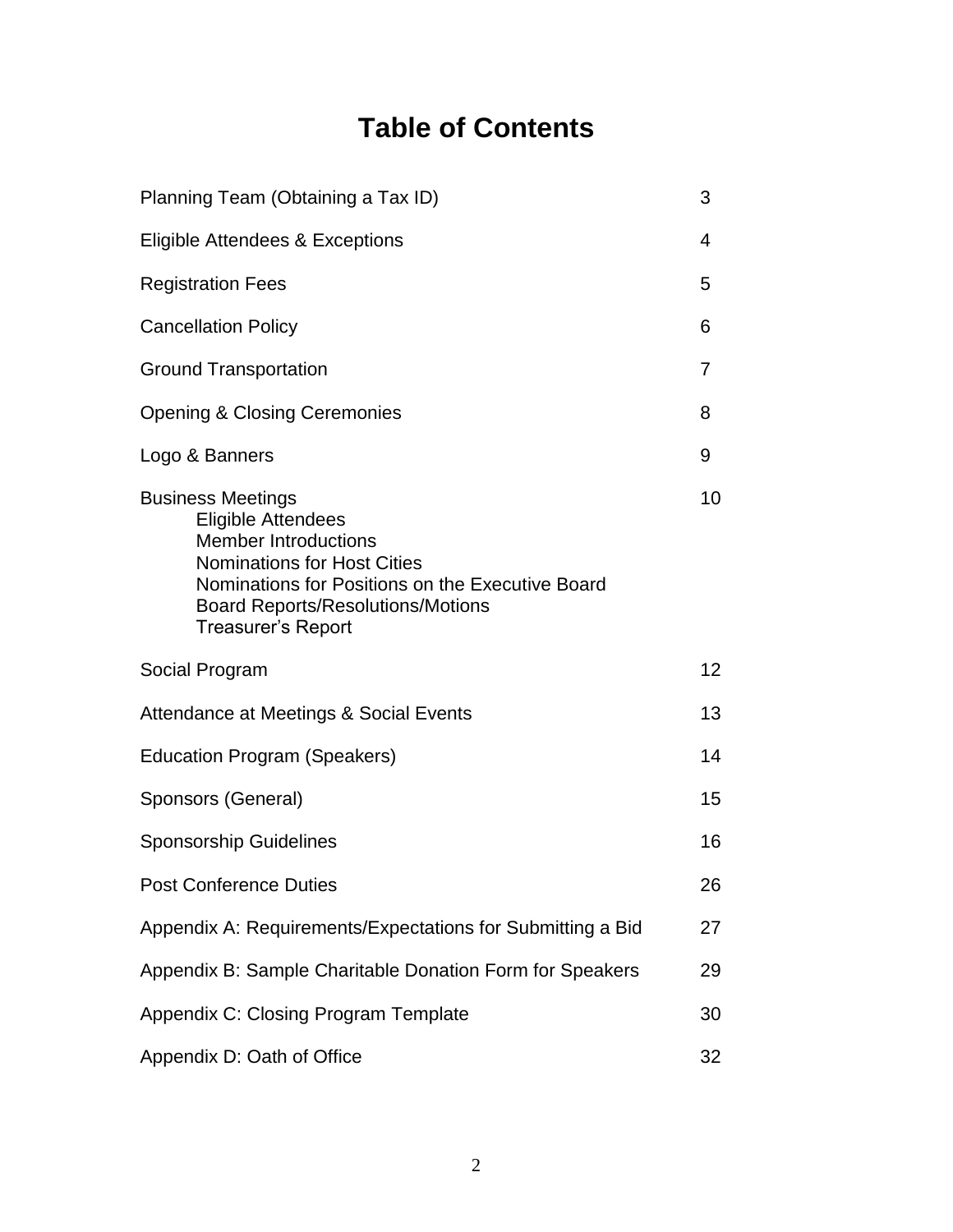#### **Planning Team**

With the exception of the speakers program, the Host Chief is responsible for all conference planning, including the selection of all conference venues. The conference hotel shall be a fully sprinklered facility and, when possible, hotel room and tax should not exceed \$220 per night and include free internet access in sleeping and meeting rooms. The Metro Vice President serves as the Education Chair and is responsible for the speakers program. Working as a team, the Host Chief/Conference Coordinator, Metro Executive Secretary and Metro Vice President shall coordinate all conference activities, including the selection of a conference theme. Microphones and stands should be included in the aisles during the education and business sessions to allow members to ask and respond to questions.

The conference coordinator shall deliver housekeeping announcements each morning and at the close of business as appropriate, and refreshments should be provided during the breaks.

A "First Time" ribbon should be included on name badges for first-time attending chiefs. This will allow veteran members to identify new chiefs and welcome them to the Metro.

When possible and appropriate, the host department shall display for sale Metro and department logo apparel.

#### **SPECIAL NOTES**:

**Conference Tax ID Number:** If the Conference Host needs a Tax ID number for the collection and management of conference-related funds, the host chief may apply on line for an IRS SS-4 Form. For a very reasonable fee (approximately \$20), the IRS will issue a temporary Tax ID, solely for the Metro Conference.

Questions or concerns about any Metro policies, guidelines, or protocols should be directed to the Metro Executive Secretary.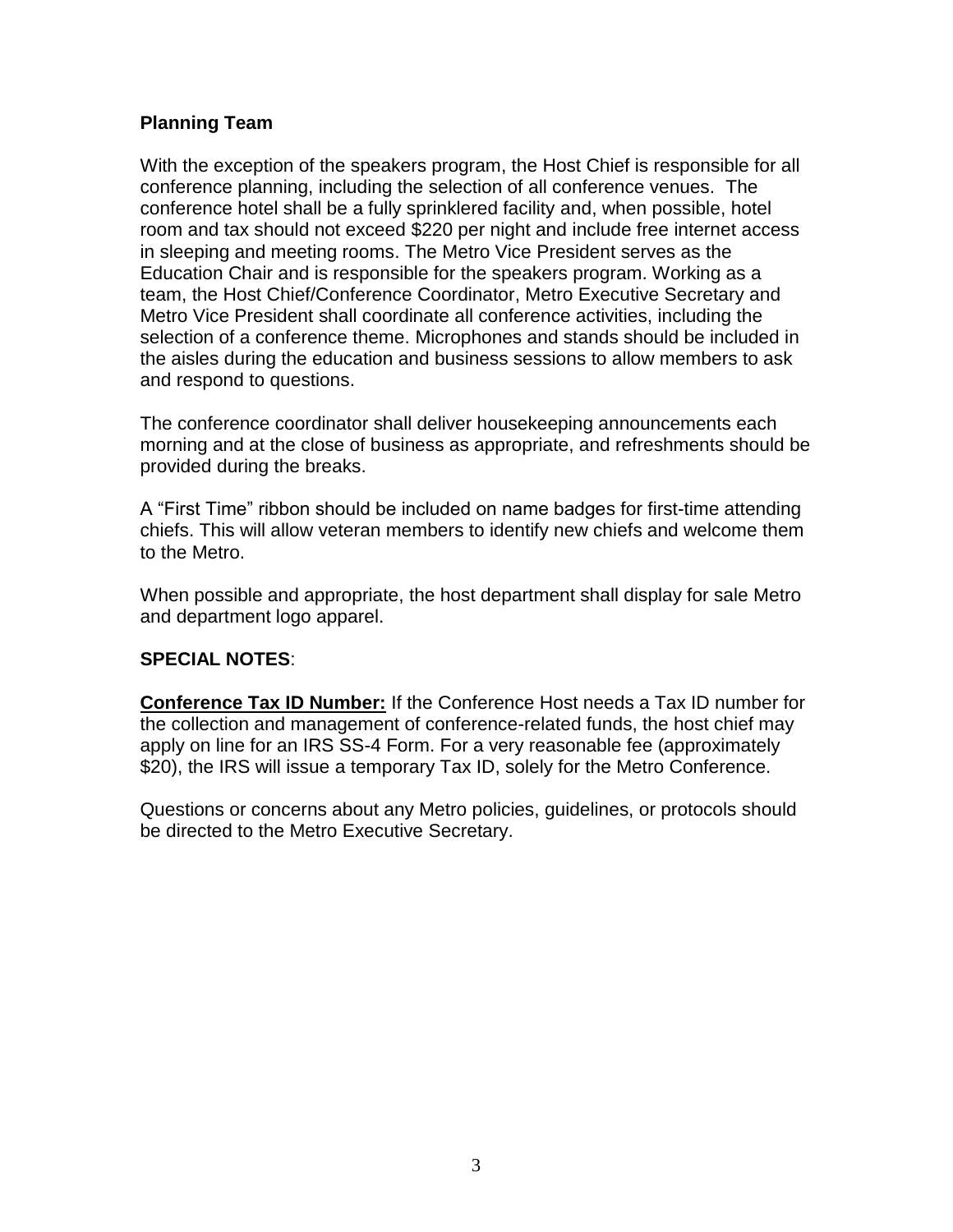#### **Eligible Attendees**

With the following exceptions, only Regular and Senior Metro Chiefs, their spouses/partners (significant others), Honorary Members, eligible sponsors, invited speakers, and host-department personnel are eligible to attend the annual Metro conference. Children are prohibited from attending all conference events.

Exception #1: The Host Chief for the conference two years out may bring up to two assistants to observe conference planning and activities.

Exception #2: The Host Chief for the next year's conference may bring up to three assistants to observe conference planning and activities.

Exception #3: Two members from the *previous* year's conference planning team may attend the conference with their chief to assist the current year's conference planning team.

*Special Note: The "assistants" referenced in Exceptions # 1-3 above should not be charged registration fees, as their purpose for attending the conference is to work with and assist the host city planning team.*

Exception #4: With prior approval of the Host Chief and the President, one aide or assistant (and partners) may accompany eligible international chiefs traveling from outside North America. The international team for each chief shall not exceed four people. (This does not apply to Affiliate Members (See Exception #5 below.)

Exception #5: Affiliate Members. As defined in Section 4 of the Metro Bylaws, in addition to the governing officer of the Association or organization, up to nine additional members of the Association or Organization may attend and participate in conference activities. The total maximum number of attendees, including partners, would be 20. Currently the National Fire Chiefs Council (formerly CFOA) headquartered in the United Kingdom and the Comite' Technique International De Prevention Et D'Extinction Du Feu (CTIF) headquartered in Ljubljana, Slovenia have Affiliate Member status.

Exception #6: Interim chiefs, representing Metro Departments, may attend the conference only while serving in the position of interim chief. An interim chief is defined as the individual temporarily filling the vacant position of Chief of the Department, of a Metro department, during an "interim" period (until the vacant position is filled by the jurisdiction's authority). Attending a Metro conference in the capacity of an interim chief does not grant the individual future status as a Regular or Senior Metro Chief. An acting chief, serving temporarily for the Chief of the Department during vacation periods or other types of leave, is not considered an interim chief and is not permitted to attend Metro conferences.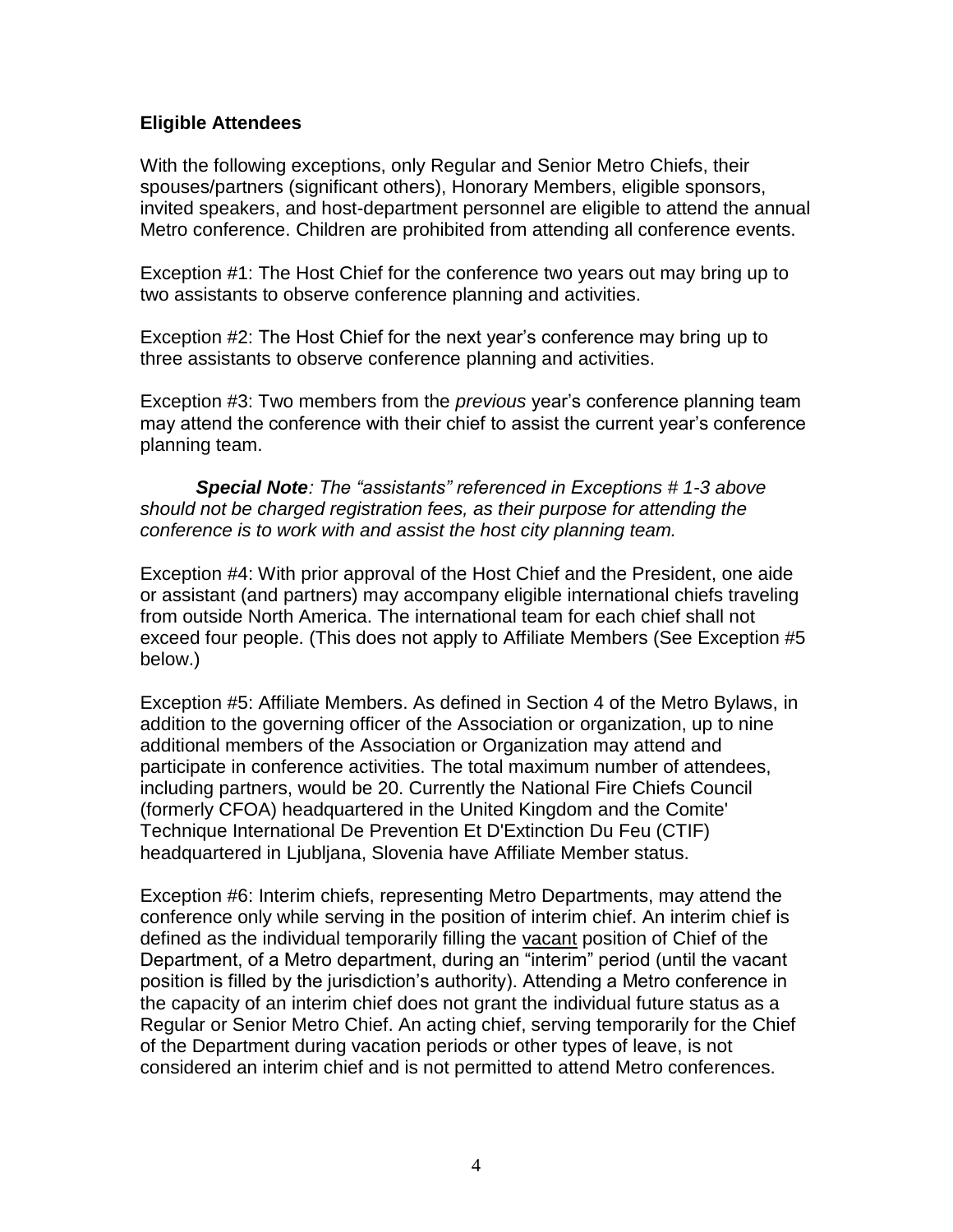#### **Registration Fees**

The Host Chief, in consultation with the Metro Executive Secretary, shall establish/set conference registration fees. Early-registration discount and latepenalty fees may be established, and a deadline date shall be set when cancellation would result in the loss of registration fees.

Conference registration fees shall not exceed \$350US for the member Chief and \$150US for the spouse/partner, unless first discussed with the Metro Executive Secretary and approved by the Metro President.

Unless specifically excused by the Host Chief or Metro President, all Regular and Senior Chiefs must pay conference registration dues. Complimentary registrations are offered to the IAFC President and Executive Director and partners, the NFPA President/CEO and partner, the NFCC and CTIF chief delegates and partners, and non-Metro Chief speakers and partners. All other members, including all members of the Metro Executive Board and all IAFC and NFPA staff members who are approved to attend the conference, must pay registration fees. Hotel room and tax is complimentary for the NFCC CEO.

Additional family members are not permitted to attend Metro conferences unless the Host Chief grants special, advance permission. If permission is granted, each family member shall be charged an additional registration fee that is equal to or greater than the established spouse/partner registration fee.

In addition to the established conference registration fee, a surcharge equal to the amount of Regular Member Metro Dues (currently \$250.00US) shall be added to the registration fee of Regular (Active) Metro Chiefs who are not current with their IAFC, NFPA, and/or Metro Dues. This surcharge shall be collected by the Host Chief and sent to the Metro Treasurer.

In addition to the established conference registration fee, a surcharge equal to the amount of Senior Member Metro Dues (currently \$125.00US) shall be added to the registration fee of Senior (Retired) Metro Chiefs who are not current with their Senior Member Metro Dues. (Senior Members are not required to pay IAFC or NFPA dues.) This surcharge shall be collected by the Host Chief and sent to the Metro Treasurer.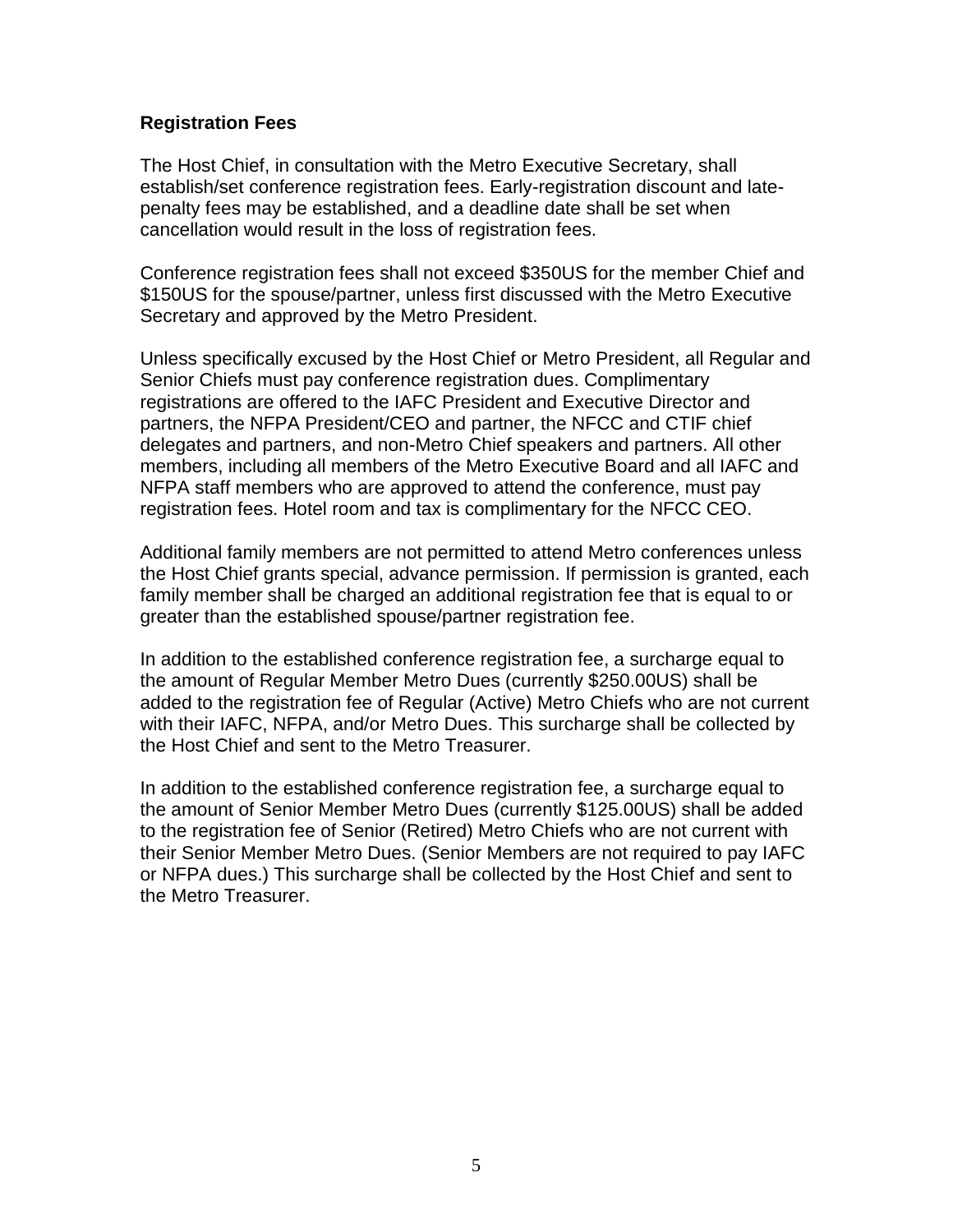## **Conference Cancellation Policy**

If for any reason the Host Chief believes it is necessary to cancel a planned conference, he/she shall immediately contact the Metro Executive Secretary and President. The Metro President shall consult the Executive Board to resolve the issue(s).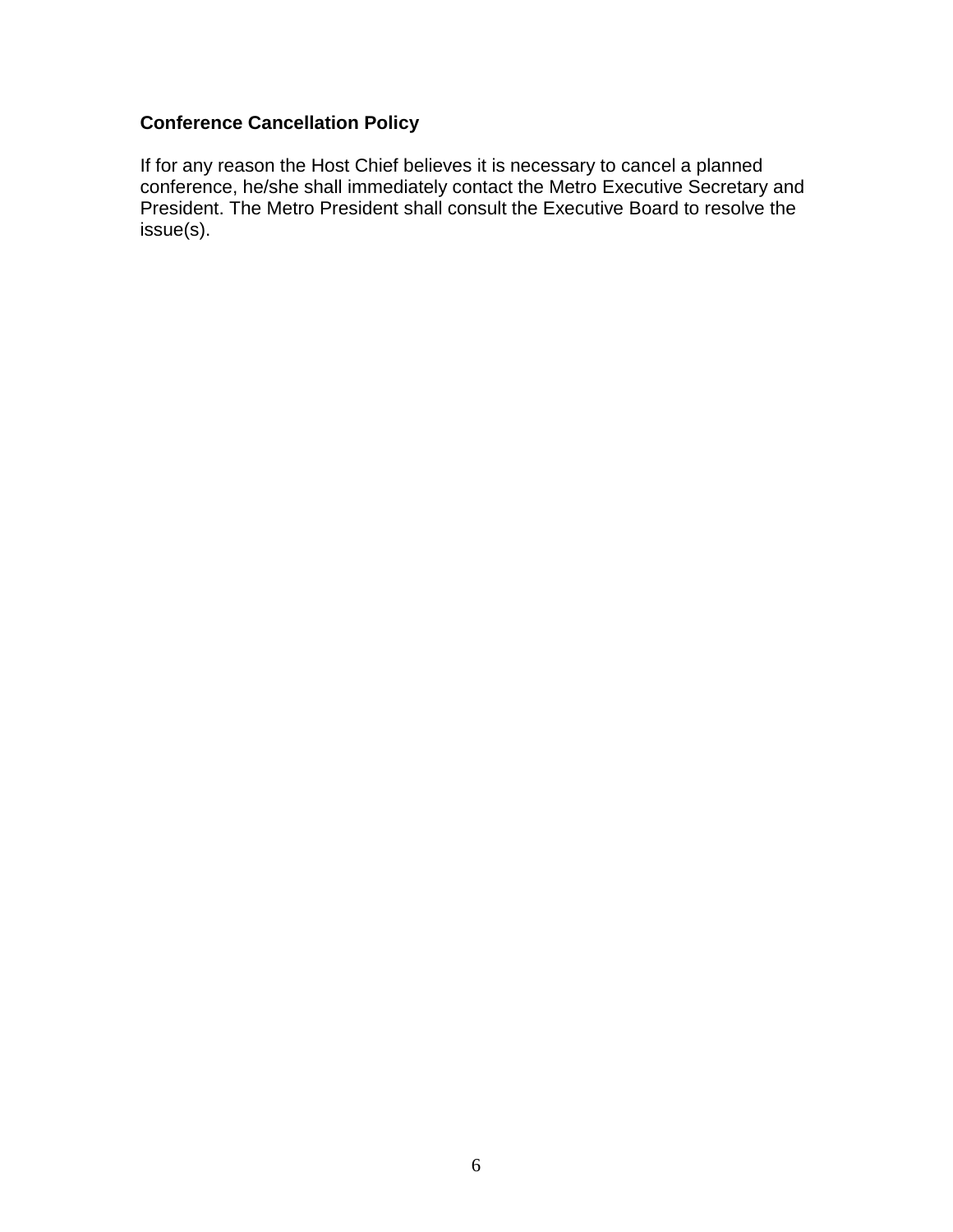## **Ground Transportation**

The Host Chief is responsible for providing ground transportation for all planned conference events for participating Metro members, speakers, guests, and sponsors including transportation to/from the airport and hotel and to/from all social events. Transportation will be provided up to two days prior to and two days after the conference. Each attendee must complete the travel forms provided by the Host Chief.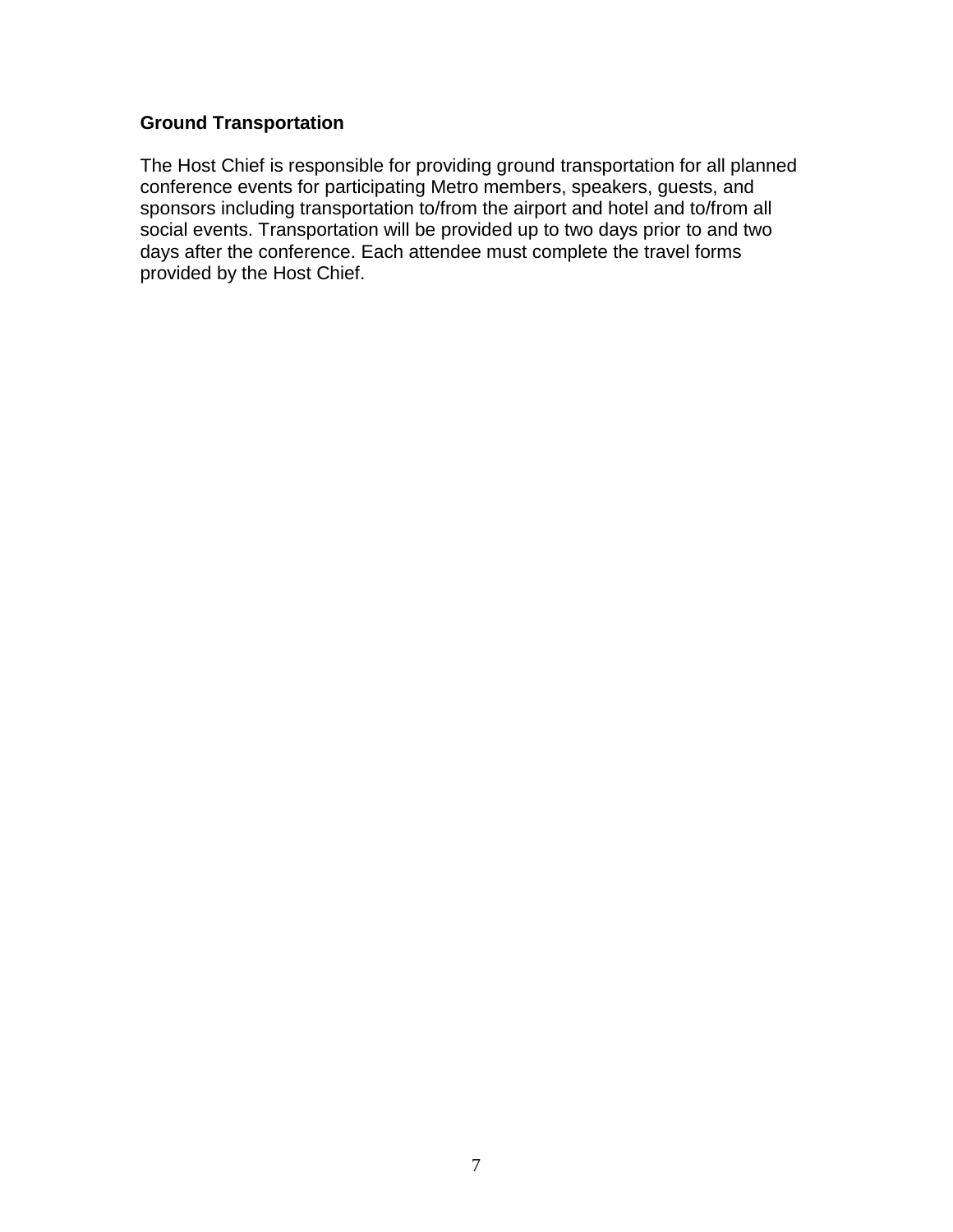## **Opening Ceremony**

The Opening Ceremony is the host Chief's event. The only request from the Metro is that the Metro President be given a few minutes to offer remarks.

Executive Board members are expected to wear class-A uniforms or business suits during the opening ceremony, unless the host Chief advises otherwise. This same policy is "encouraged" for all members attending these events.

During the presentation of colors and the playing of the national anthems, members of the Executive Board shall stand at attention and salute (when in uniform) or place their right hands over their hearts (when in civilian clothes) when their respective national anthems are played. Further, proper respect shall be shown during the presentation of each country's flag (and anthem) by standing at attention.

A group photo will be taken of all Metro members present. The photo will be taken prior to or after the opening ceremonies.

#### **Closing Banquet (See Appendix C & D)**

During the closing banquet the Metro President and Host Chief shall be given the opportunity to offer remarks. Following their remarks, the oath of office shall be issued to the newly elected officers and board members. Following the swearingin ceremony the out-going President shall pass the official Metro Gavel to the newly elected President, who will then offer his/her remarks. Also at this time, in appreciation of the out-going President's years of service on the Executive Board, the in-coming President shall present the out-going President with the Metro ring. At the January 22, 2011, Salt Lake City business meeting the Board pre-approved the value of the basic, gold Metro ring. This action was taken to offset the fluctuating price of gold.

The Award's Chair shall then announce the Metro Award recipients and present the awards.

A group photo will be taken of all past presidents present. The photo will be taken prior to the closing banquet.

The Metro President and host Chief recommend attire for the closing banquet.

To ensure program continuity from year to year, unless directed otherwise by the Metro President, the Executive Secretary will prepare the closing ceremony agenda and serve as the master of ceremonies.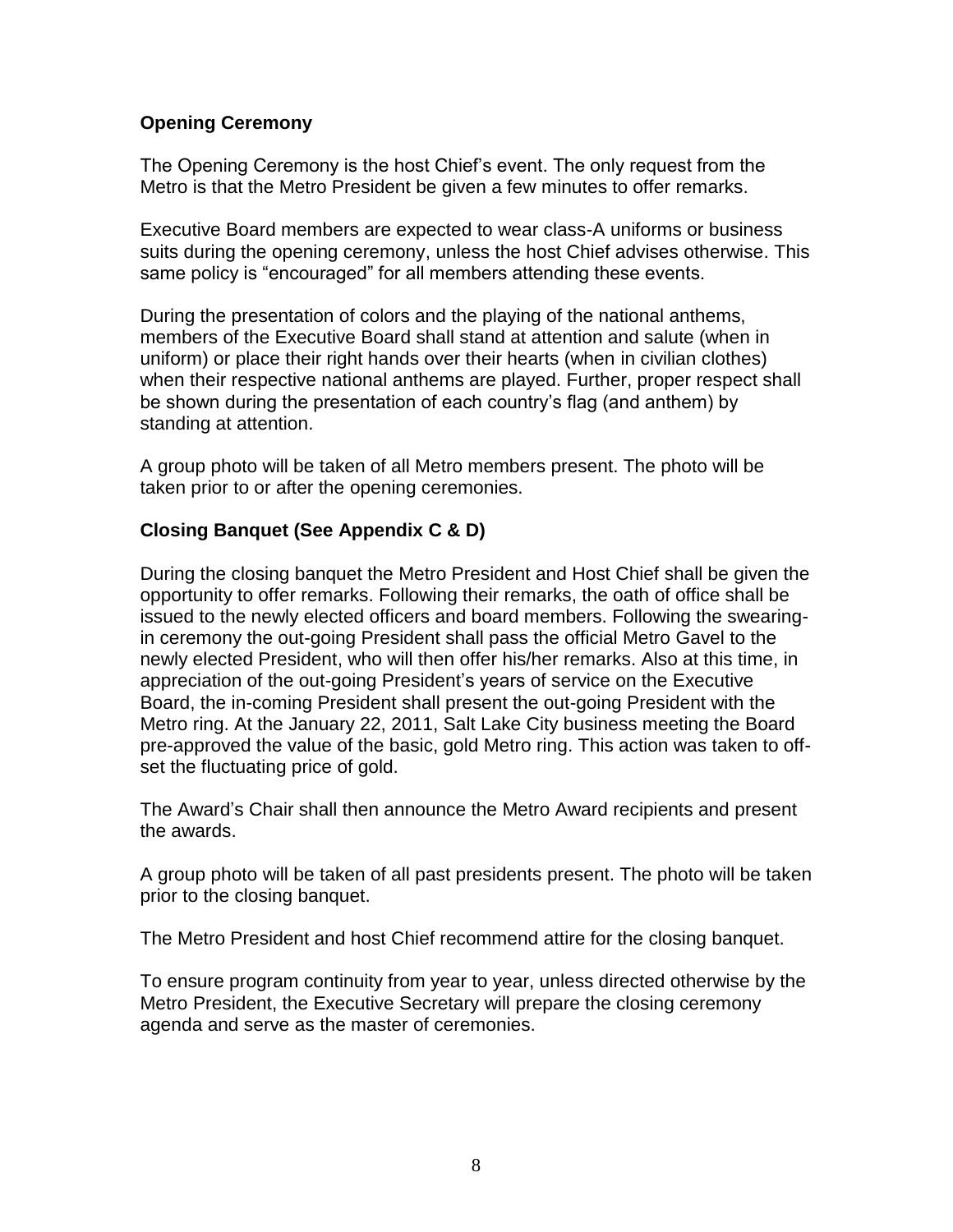## **Logos & Banners**

The Metro will provide the Host Chief with three banners that include the official Metro logo. If the Host Chief wants to post additional banners, or use a "customized" logo featuring the host department, the cost of purchasing additional banners or logos would be the Host Chief's responsibility. The Metro President must pre-approve "customized" banners and/or logos.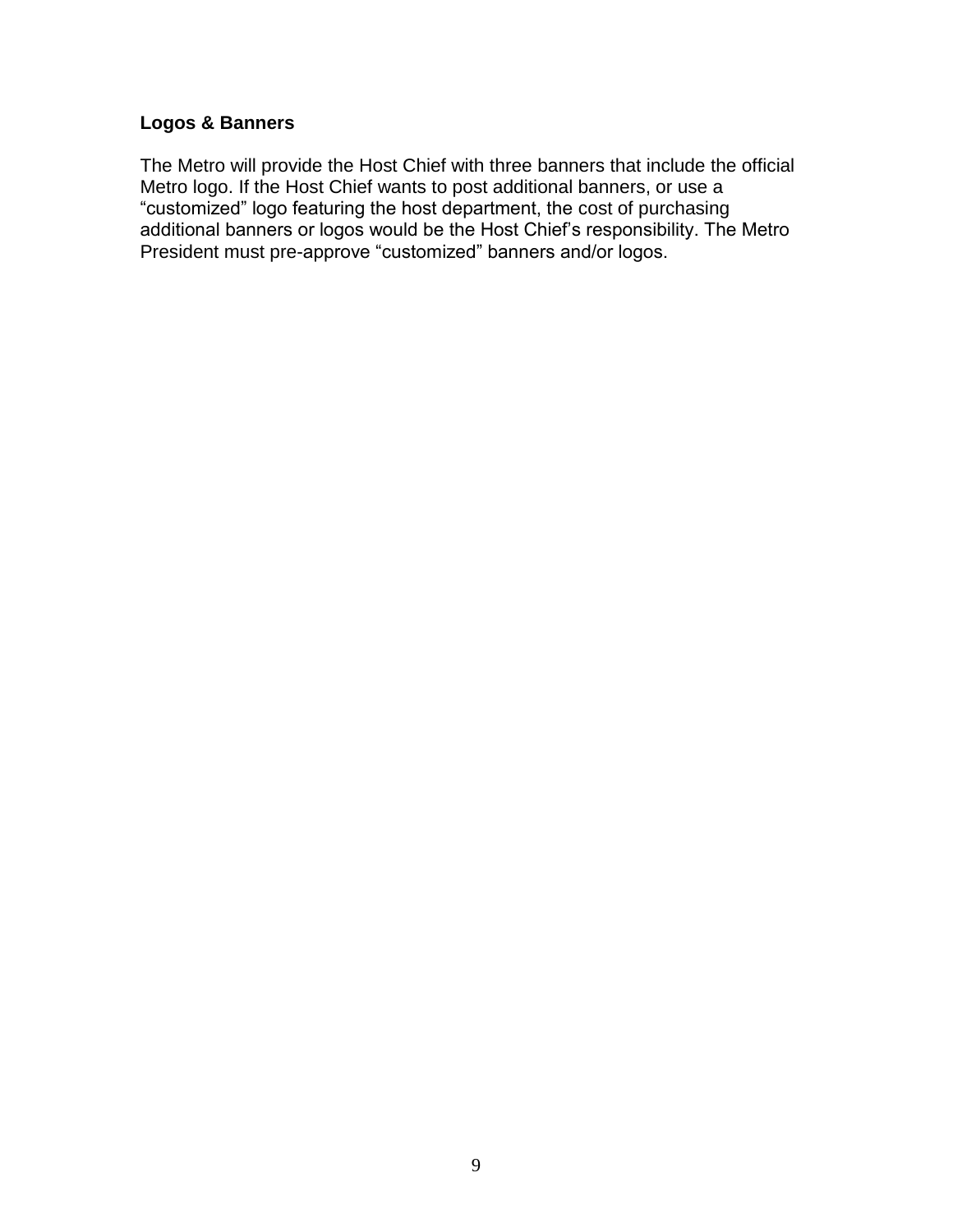#### **Business Meetings**

In accordance with Section 11 of the bylaws, attendance at Metro business sessions is limited to Regular and Senior Metro Chiefs, unless the presiding officer grants exceptions.

On the first day of the conference, prior to going into closed session for the business meeting, each Regular and Senior member shall be given the opportunity to offer a self-introduction. Introductions shall be limited to the chief's name, city, number of years attending Metro conferences, and the member's service on specific IAFC and NFPA committees.

Any Chief wishing to nominate his/her department as a host department for a future conference shall make same known during (or before) the first business session. Each chief wishing to host a future conference will be granted an opportunity to give a brief presentation during the second business session. Following all presentations the membership will vote. A simple majority vote rules on all matters. Conference venues may be selected up to three years in advance.

All nominations for members running for election to positions on the Executive Board must be received no later than the first business session in accordance with Section 7 of the bylaws (copied below). During the second business session of the annual conference an election will be held.

SECTION 7. **ELECTION OF OFFICERS AND BOARD MEMBERS**: At the Metro Chiefs spring meeting, an election of officers and Board members (President, Vice President, Secretary, Treasurer, Board Member, Senior Member, and Alternate Member) shall be held. Voting Members wishing to be placed in nomination for office shall submit their name to the President no sooner than January 30, of the election year, and no later than close of business on the first day of the spring conference. The President shall submit to the body the names of all candidates for consideration. A simple majority vote shall decide each election.

Officer and Board Member reports shall begin during the first business session of each Metro conference or meeting. Motions, resolutions, and similar business shall be presented at any business session as appropriate.

A candidate(s) running for the IAFC Board, NFPA Board or like association may request endorsement and financial support from the Metro membership. The Metro Executive Board position is to endorse and/or provide financial support for Metro Chiefs (Senior or Regular) only.

The Treasurer shall submit a complete report at one of the scheduled business sessions during the annual conference. The report shall reflect activity for the entire year. Further, a detailed list of expenditures and revenue shall be included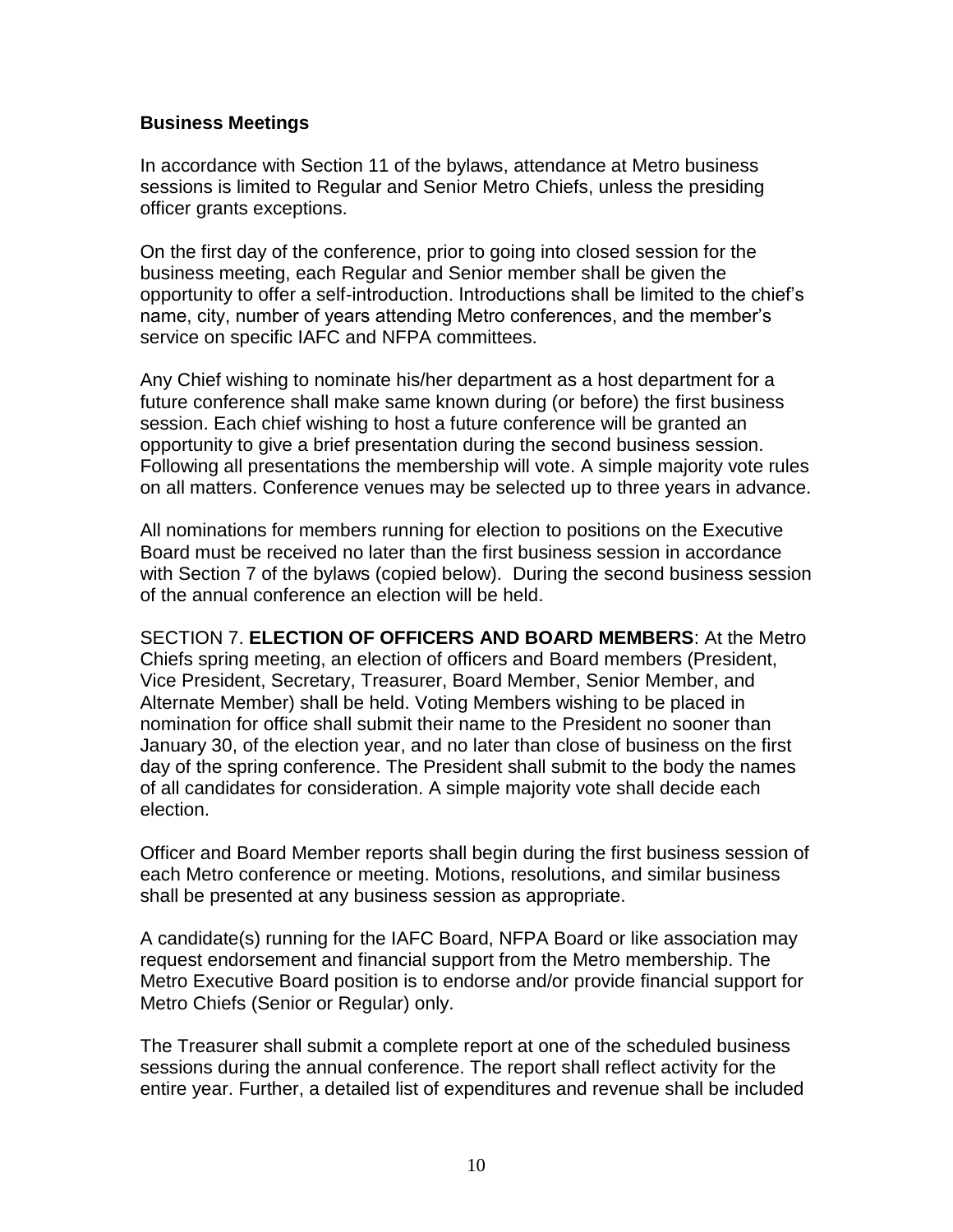in a written report and a copy made available to all members. The Treasurer should be familiar with, and be prepared to explain, all Metro policies and procedures, including the policy to have the IAFC manage the Metro account and, in return, retain any interest gained.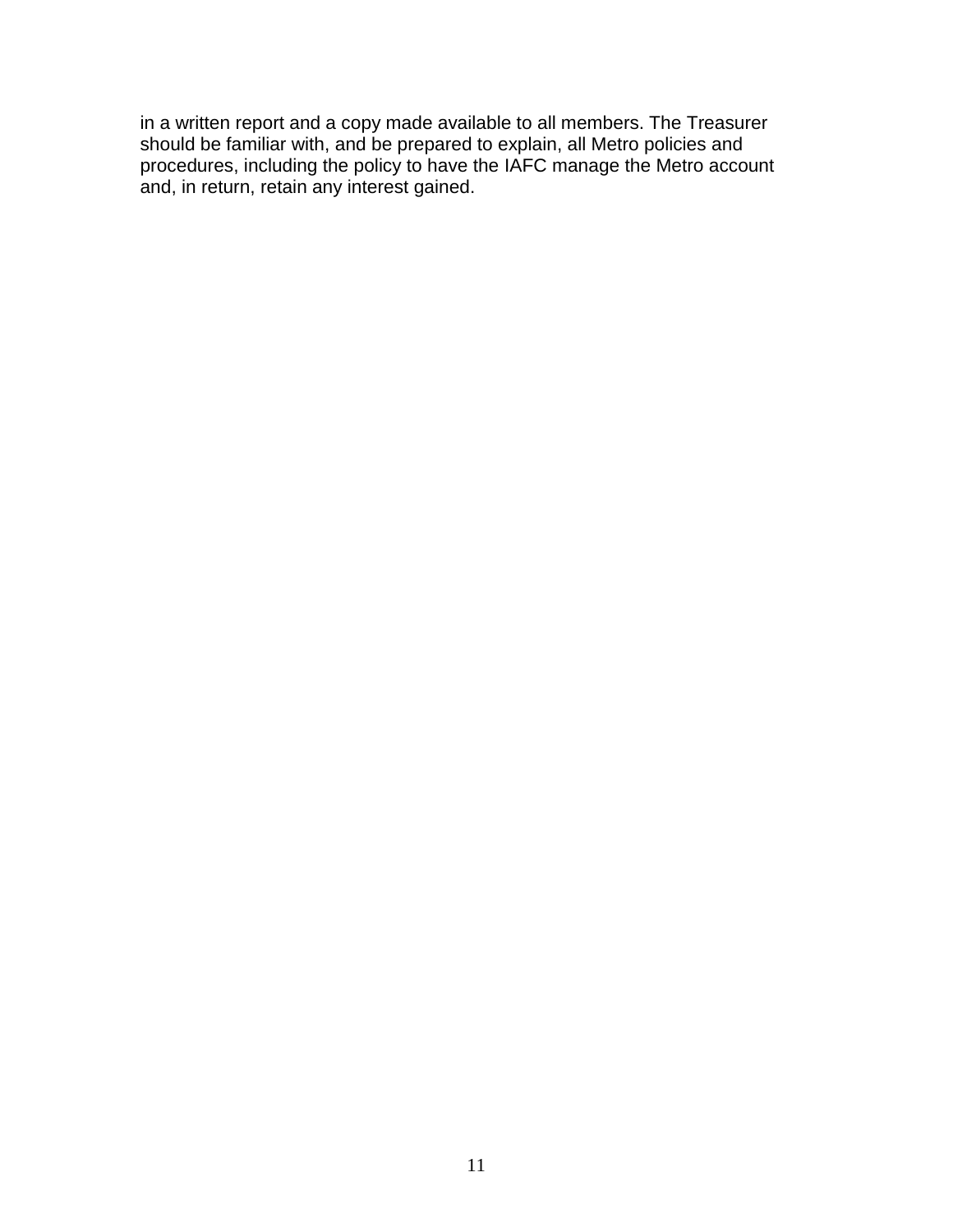## **Social Program**

The Host Chief/Conference Coordinator, Metro Vice President and Metro Executive Secretary shall work together to ensure that adequate time is allowed between conference business and social events. When possible, to keep costs at acceptable levels and to provide for personal time, extended trips should be avoided.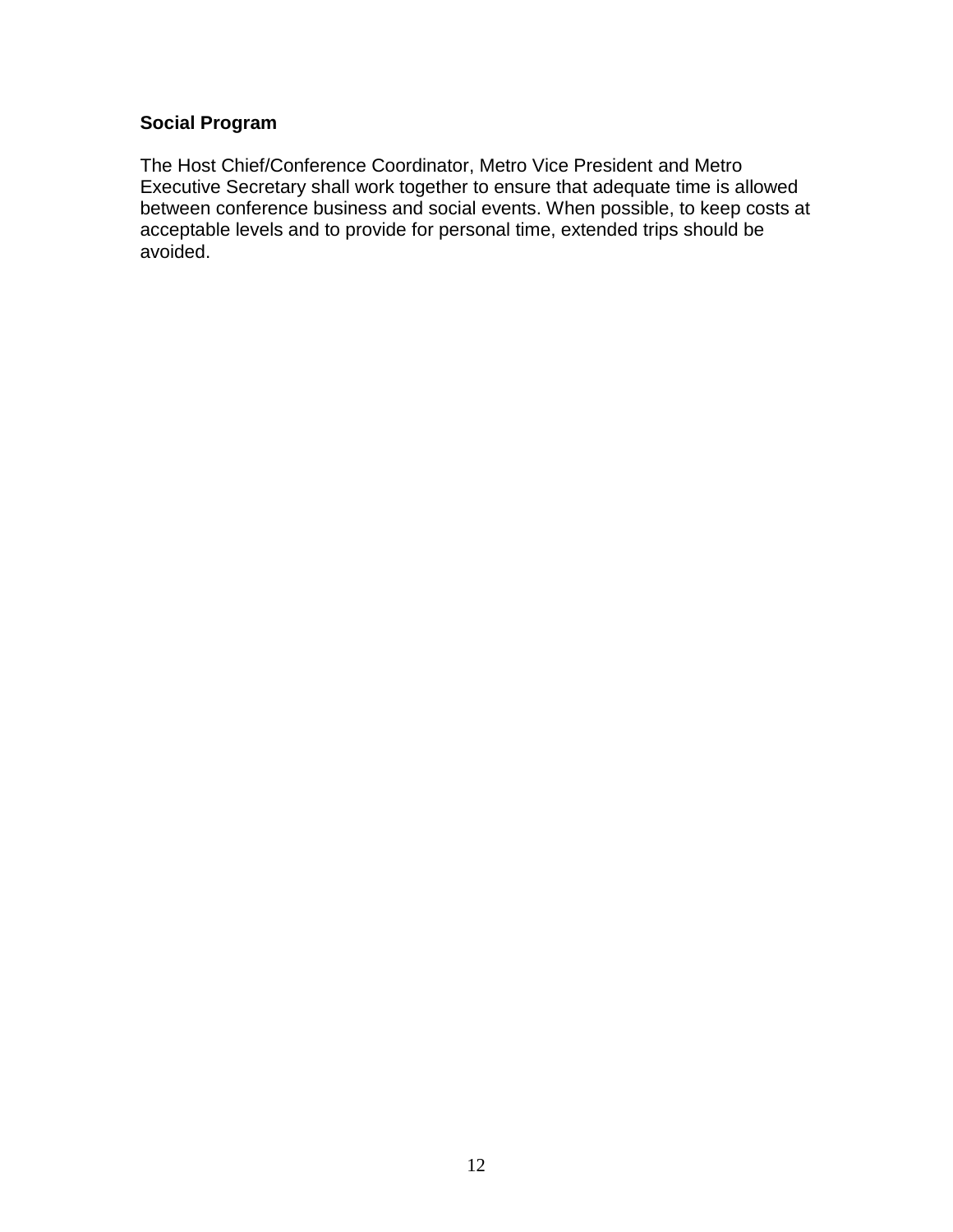#### **Attendance at Meetings and Social Events**

Members are strongly encouraged to attend all business meetings, speaker sessions, and scheduled social events. Sponsors are prohibited from inviting chiefs to dinners or other functions at times that conflict with scheduled meetings or conference events. Not participating in scheduled conference events is unfair to the Host Chief and/or sponsor(s) sponsoring the event. For these reasons, participating chiefs are strongly discouraged from accepting "special" dinner invitations and participating in extracurricular activities during speaker sessions and planned conference events.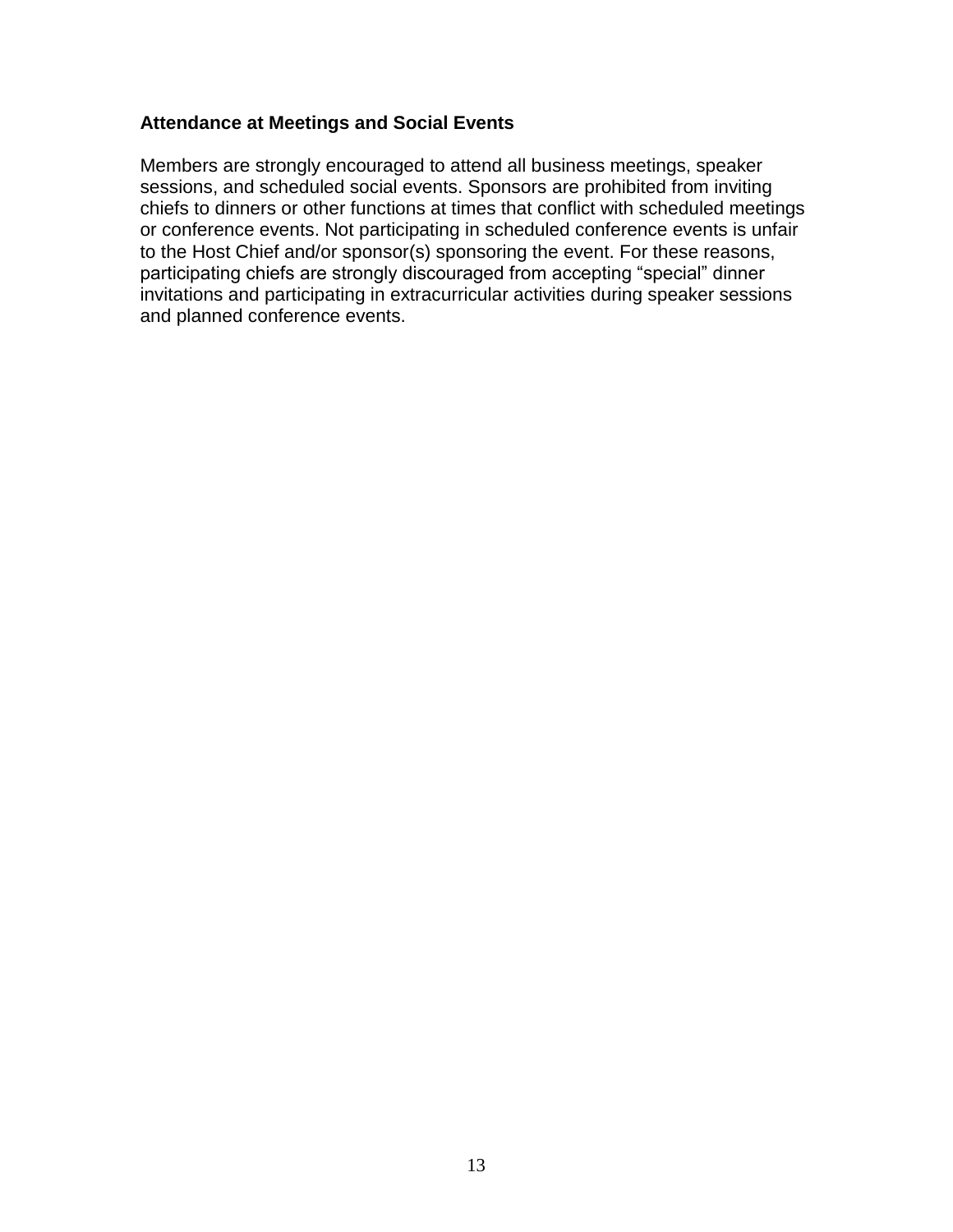#### **Education Program (Speakers)**

When arranging conference speakers, the Vice President/Program Coordinator should make certain that only the CEO (or equivalent) is invited to participate. Allowing "substitute" speakers is strongly discouraged. If the CEO requests permission to send a second-in-command, the Vice President, in consultation with the Executive Board, may approve or deny the request. The IAFC President/Chair of the Board and CEO/Executive Director, the NFPA President/CEO, and the USFA/FEMA director should be invited to speak at each annual conference.

When requested by non-Metro Chief speakers, the Vice President/Program Coordinator, in consultation with the President and Treasurer, may approve roundtrip, coach airfare and up to two nights hotel room and tax (the day prior to and day of the speaking engagement). These expenses are to be paid with funds from the Metro budget. Non-Metro Chief speakers and partners are not required to pay conference registration fees, and are permitted to attend social events scheduled on the day of and day prior to the speaking engagement.

The Host Chief is responsible for providing audio/visual equipment to support speaker presentations and related conference programs. Speakers requesting special equipment (equipment other than what is listed in the Speaker's Approval Letter) shall submit a written request to the Host Chief at least 60 days prior to the conference opening date. The Host Chief will attempt to honor all reasonable requests.

In lieu of a speaker's gift, a \$50.00 donation in the name of each speaker will be donated to the speaker's charity of choice. Speaker donations will be paid from Metro funds. A Charitable Donation Form will be provided to each speaker in advance of the conference (See Appendix B).

Speakers requesting the duplication of handout materials (to support their presentations) shall submit said documents to the Host Chief at least 30 days prior to the opening day of the conference.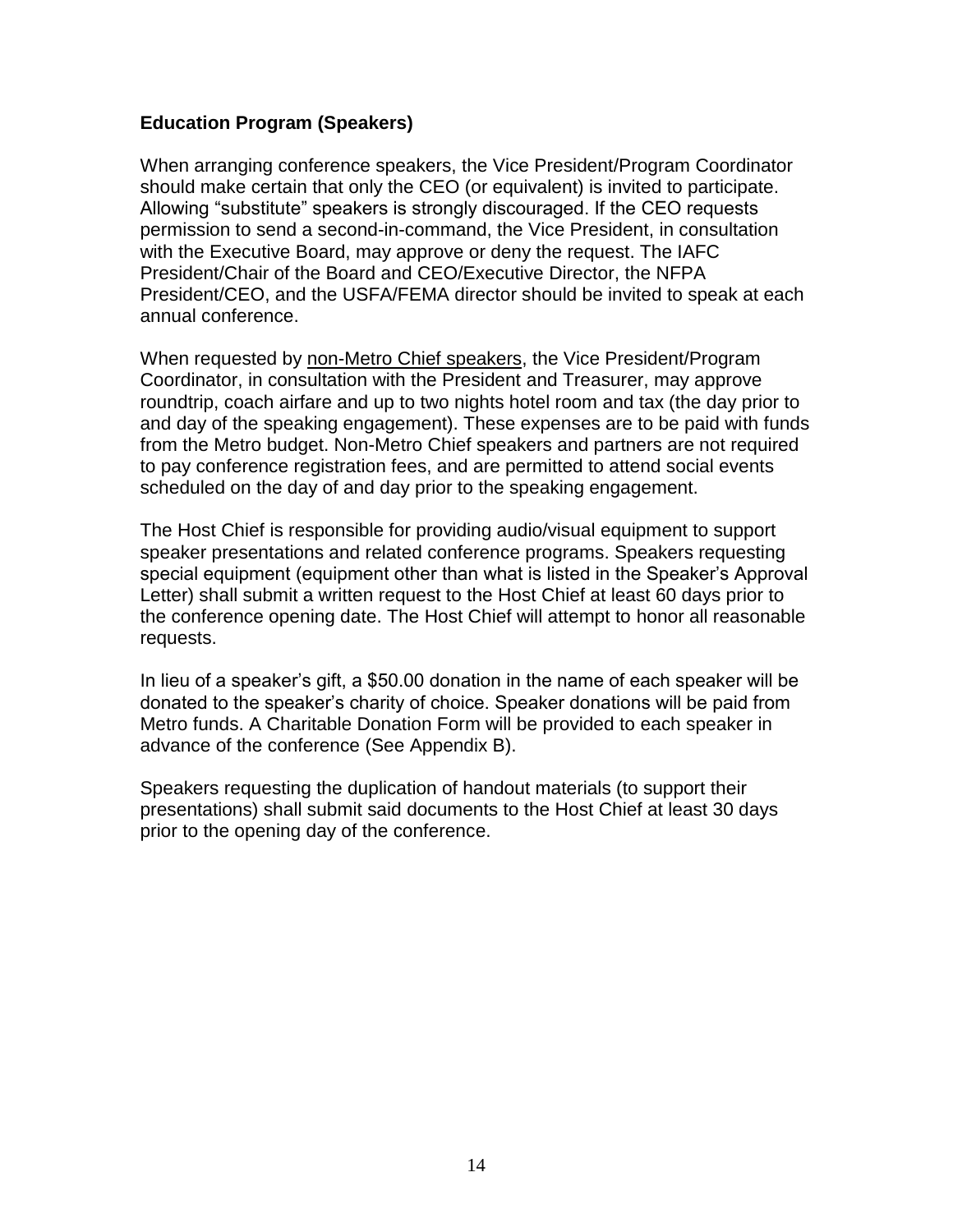#### **Sponsors (General)**

#### **See Appendix C for a copy of sponsorship guidelines that are suitable for distribution to potential sponsors**

Only registered sponsors may offer presentations or present their products at the conference.

Each sponsor shall be recognized at his/her sponsored event and given 3-5 minutes to offer remarks. For sponsors who are not sponsoring a specific event (e.g. bus transportation) and for spouses/partners sponsored events, time shall be given during open sessions to recognize the sponsor(s) and to allow for brief remarks. Every effort should be made to make certain that the sponsor(s) know the time and place when they are scheduled to be recognized.

Sponsors shall be recognized during their sponsored event and allowed 3-5 minutes to offer remarks (as we do at the closing banquet). For sponsors that are not sponsoring a specific event (e.g. bus transportation) and for spouses/partner sponsored events, these sponsors should be recognized during the education program or during open sessions.

Sponsors who are also serving as speakers are strictly prohibited from promoting specific product lines or services during their presentations.

Each participating sponsor should be presented with a small "token of appreciation". It is the Host Chief's responsibility to select and pay for Sponsor gifts.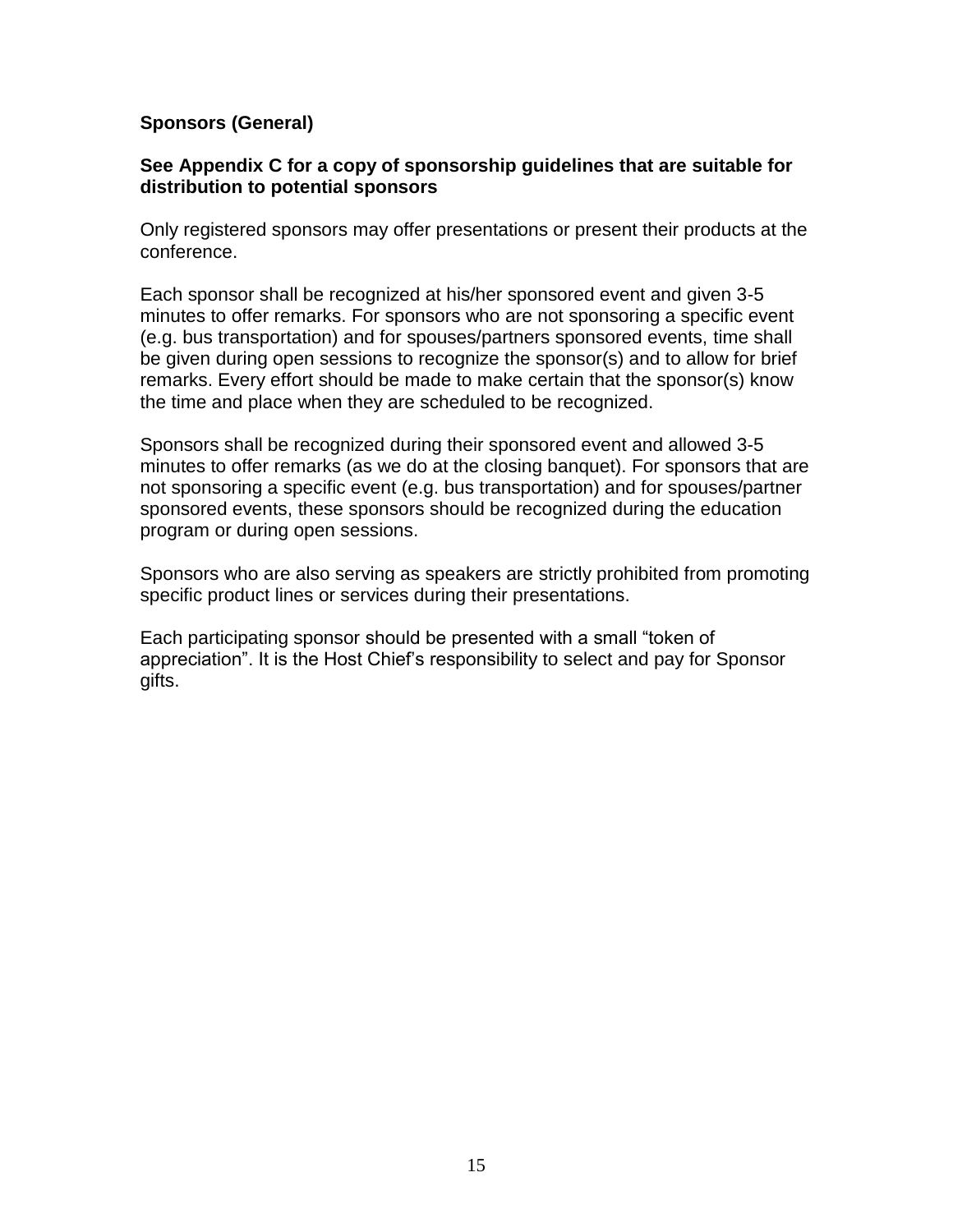#### **Sponsorship Guidelines/Opportunities NOTE: An electronic copy of the guidelines below can be obtained from the Metro Executive Secretary at rsanders@nfpa.org**

#### Purpose

Sponsors are recognized and appreciated by the Metro Chiefs. Sponsors are invited to support the Metro Chiefs Annual Conference in accordance with guidelines established by the Metro. The guidelines outlined below are not intended to be hard-and-fast rules, but rather suggested guidelines for the Host Chief.

Being a Metro Fire Chiefs Conference sponsor not only demonstrates the sponsoring organization's presence in the fire service profession, it also gives the sponsor's brand optimal visibility to the attendees, who are the leaders of the largest fire departments throughout the world and would viably benefit from learning about the sponsor's products and/or services.

#### Notification of Sponsors

As stated above, the sponsorship guidelines below are intended to serve only as guidelines for the Host Chief. However, if the Host Chief elects to revise the guidelines listed below, he or she must do so in consultation with the Metro Executive Secretary. If the Metro Executive Secretary approves the Host Chief's suggested changes, the Host Chief shall notify potential sponsors of all changes, in writing, at least six months prior to the opening day of the conference.

## Request for Specific Events

The Host Chief will work with sponsors to identify assigned events. If the cost of the assigned event exceeds the agreed upon sponsorship level, the Host Chief will contact the sponsor offering him/her the opportunity to increase the contribution to the level necessary to retain sole sponsorship of the desired event.

## Sponsorship Details

- There are multiple packages available at different levels of sponsorship funding. Each package has specific benefits listed. See the description of each sponsorship package for more details.
- Each sponsorship allows a given number of attendees per the level of sponsorship to attend the open speaker sessions and social functions. Spouses and partners are included in the total count.
- **Pooling Contributions**—If multiple sponsors join together to achieve a specific level of sponsorship, the individual sponsors will be listed according to their sponsorship level. For example, if two sponsors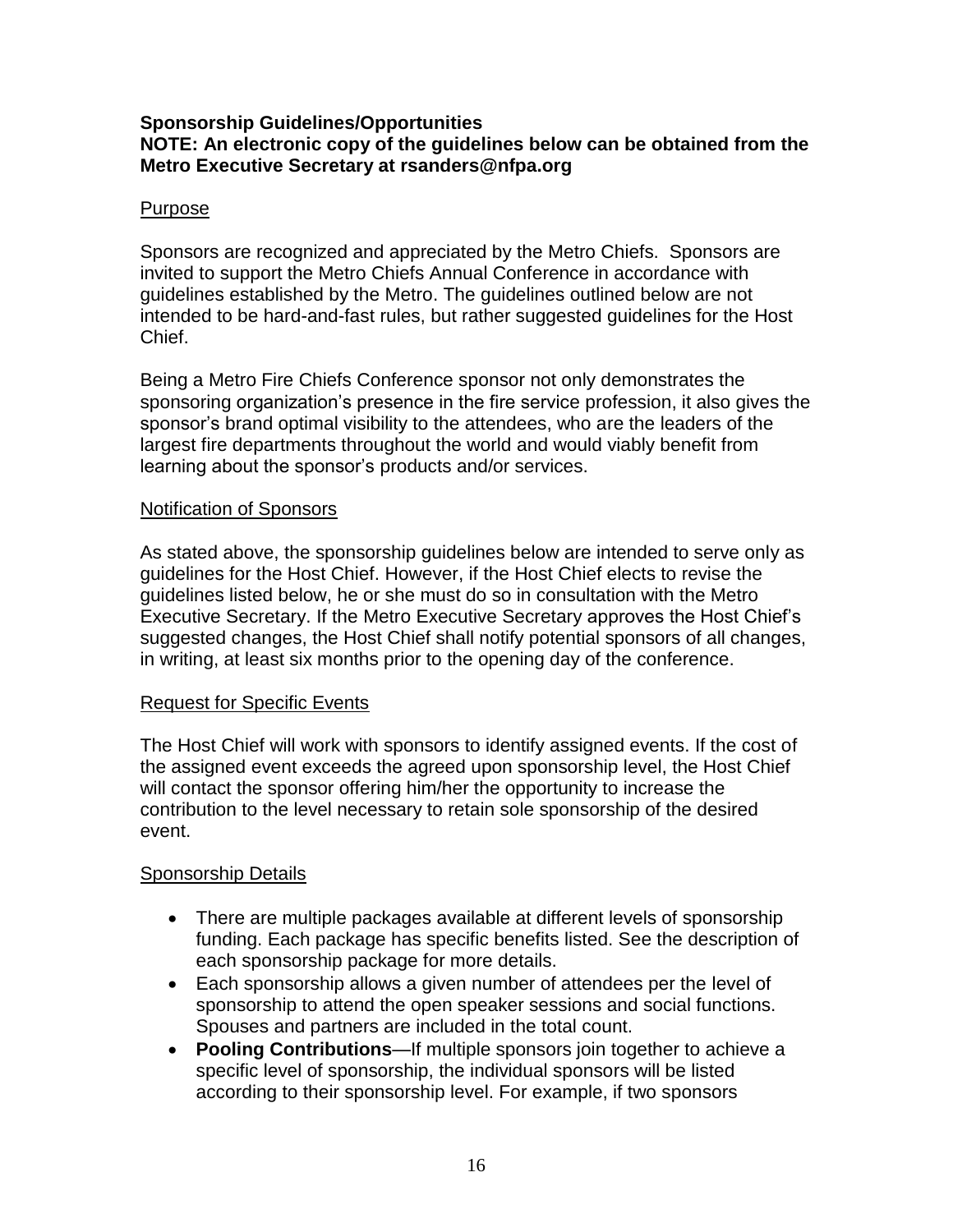contribute \$10,000 each to sponsor a Diamond-level event, both sponsors will be recognized and listed as Gold Sponsors. Using this same example, if these two contributing Gold Sponsors prefer using a single-sponsor name, then that sponsor only would be listed as a Diamond Sponsor and the other sponsor's name would not be listed.

- **Request for Specific Events**—A representative from the host conference committee will work with sponsors to identify assigned events. If the cost of the assigned event exceeds the agreed upon sponsorship level, the sponsor will be contacted and offered the opportunity to increase the contribution to the level necessary to retain sole sponsorship of the desired event.
- **Social and Partner Events**—All events have a maximum limit of attendees. Sponsors should be encouraged to register as soon as possible in order to secure the desired spots for its company.

#### Brand Exposure Opportunities

Once sponsorship has been confirmed, the sponsor will be requested to provide a brief 100-150 word company description, website URL, and a high-resolution file of your logo. This information will be included on a comprehensive sponsorship listing page of the Metro Fire Chiefs Conference website. The sponsor's logo will also be featured in the conference publication with the level of sponsorship. If the sponsorship includes custom imprinted items, a highresolution vector (preferably EPS) file should be provided.

Advertisement opportunities in the Metro Fire Chiefs Conference publication are available at an additional cost, or included in specified sponsorships.

Advertisements in the Metro Fire Chiefs Conference publication can be purchased in various sizes. Ads must be submitted in high-resolution (300 dpi) PDF in CMYK color mode. Ads should be print ready. No editing or proofreading is performed before publication. If the sponsor has a full page ad, please make sure the bleed extends 1/4 inch, and text is not within 1/4 inch of the edge of the page. Advertisement upgrades can be made by paying the difference in the cost between the standard package advertisement and the upgraded advertisement.

| <b>Quarter Vertical Page Ad</b>  | 3 % X 5       | \$300.00 |
|----------------------------------|---------------|----------|
| <b>Half Page Horizontal Ad</b>   | $72 \times 5$ | \$500.00 |
| Full Page Vertical Ad (w/ bleed) | 8 % X 11 %    | \$800.00 |

Brief Presentations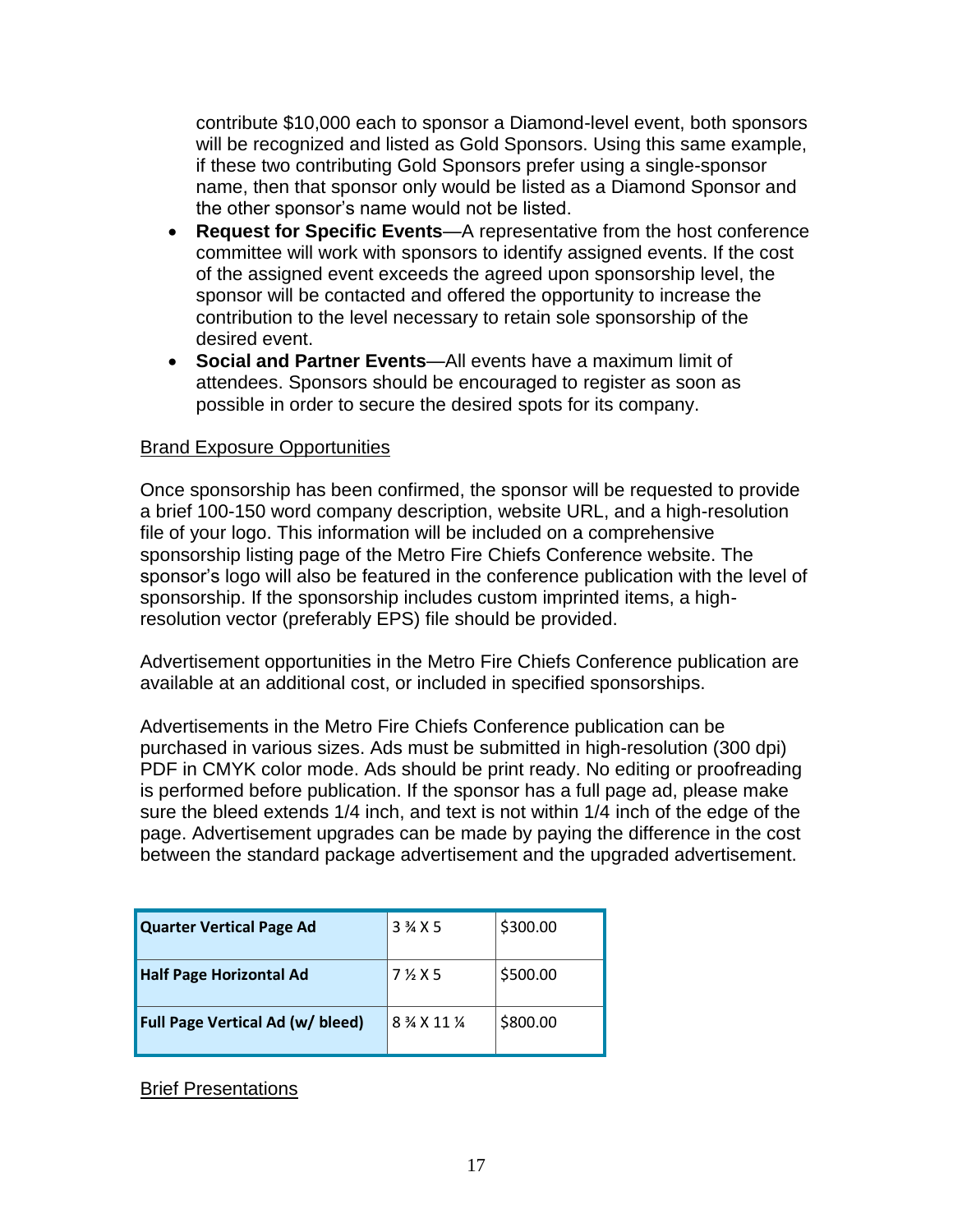Each sponsor will be recognized at his/her sponsored event and given 3-5 minutes to offer remarks. For sponsors who are not sponsoring a specific event (e.g. bus transportation) or spouses/partners sponsored events, time will be given during the education program/open sessions to recognize the sponsor(s) and to allow for brief remarks.

The Metro Fire Chiefs Conference Elite Sponsorship will include the unique opportunity to address the entire educational audience prior to the start of the educational program for a 10-15 minute speaking and/or video presentation.

#### Sponsor Recognition & Reception

The tabletop/information table gallery will take place during a designated time of the conference program. This provides an excellent opportunity for sponsors to meet the most influential fire service leaders from throughout the world.

The Sponsor Appreciation Reception is an event where the focus is on the sponsors in a networking setting.

Sponsors are promoted on the conference website, publication, and in print and electronic marketing for the conference. All attendees and speakers will know which sponsors are attending and supporting the Metro Fire Chiefs Conference to learn about their products and services.

#### Sponsor Appreciation Reception

This event takes place on a designated evening (typically from 5:30 PM to 7:30 PM) when no other social events are planned. This event spotlights the sponsors while providing a relaxed atmosphere for networking. This networking opportunity features a fun event and allows exhibitors to present their company's value proposition to attendees in a relaxed setting. Sponsors can raffle prizes from business cards collected at their booths.

Distribution of Literature – All sponsors may place their literature on the tables at open conference meetings. However, sponsors who attend another sponsor's event shall not distribute their company's literature at that event.

#### Additional Notes

Any persons attending the conference or any social events on behalf of a sponsor and as part of the sponsorship benefits must be identified by the sponsor's organization a minimum of two weeks prior to the first day of the conference. Any scheduling inquiries, change in designees, etc., must be communicated to the Conference Coordinator immediately.

Please be advised that it is Metro policy that sponsors shall invite Fire Chiefs out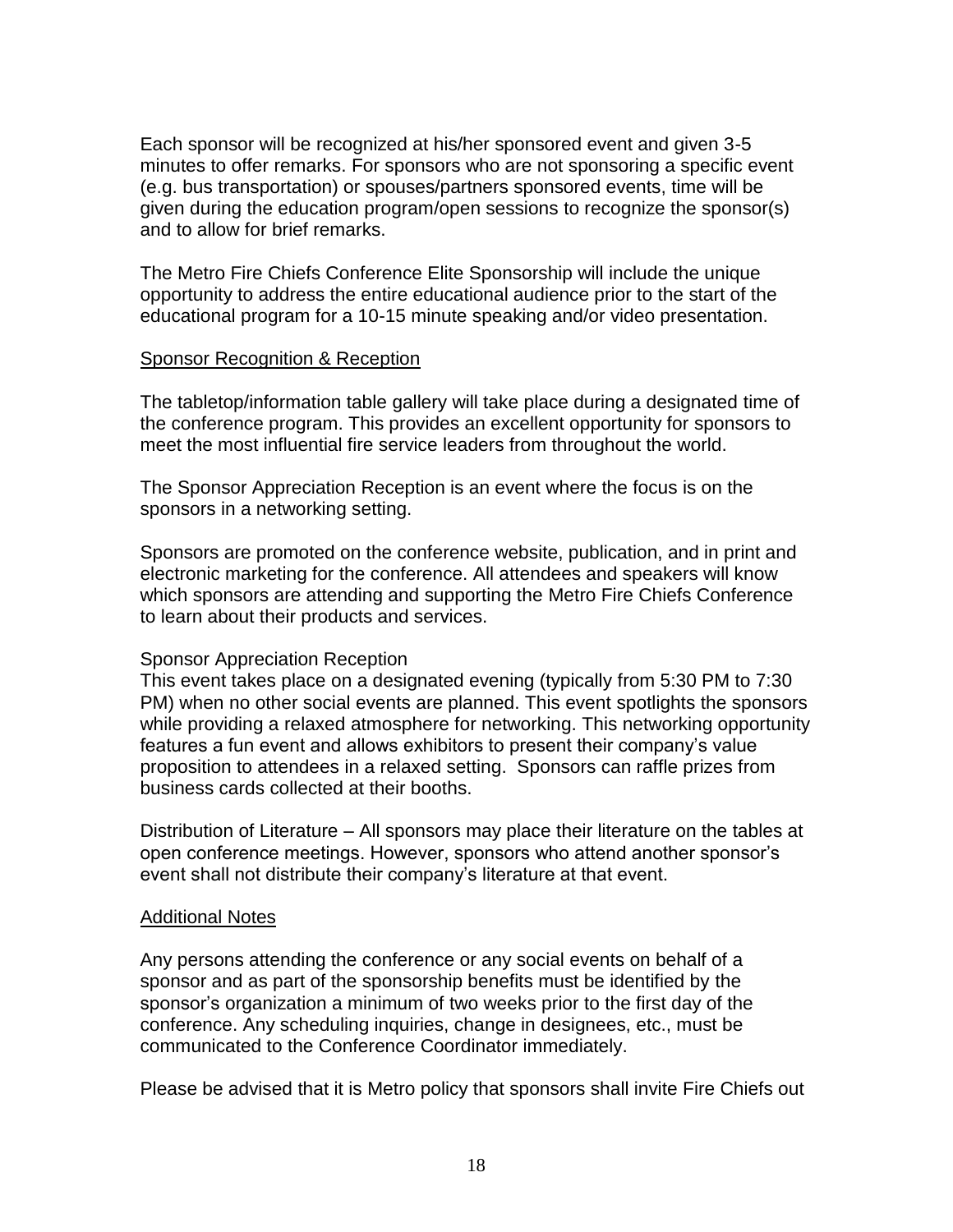to dinner **ONLY** on the evening of the *Sponsors Appreciation Night*, and **NOT** on any other night of the conference where a social event is scheduled. Fire Chiefs have been advised to not accept any invitations when there are sponsored events as it would reduce branding recognition for the event sponsor.

By signing the sponsorship agreement, the sponsor agrees to and understands the guidelines set forth for the Metro Chiefs Conference. If a sponsor does not comply with the above guidelines, the Host Chief will advise the Metro President and the Executive Secretary. The Metro President or his/her designee(s) and the Executive Secretary will meet with the sponsor and, based on the specific circumstances, take whatever action is deemed appropriate.

#### **Definitions**

**Open Speaker Sessions**—Presentations made during the educational component of the conference program.

**Business Sessions**—Opened to Regular and Senior Metro Chiefs only. (See Section 11 of the Metro Bylaws.)

**Social Programs**—Sponsored events, such as the hospitality suites, evening events, and opening and closing ceremonies.

**Partner Programs**—Programs specifically organized for partners attending with Regular and Senior Metro Chiefs and Elite, Four Alarm, Premier, Diamond, Platinum, Gold, and Silver sponsors.

**Pre-Conference Programs**—Sponsored programs prior to the Opening Ceremony.

## **SPONSORSHIP LEVELS**

#### Contributing Sponsor

Includes all brand exposure and sponsor recognition opportunities as described above and allows for one representative to make remarks for 3-5 minutes at a designated time. One person may attend the open speaker sessions only; with the exception of the assigned sponsored event, all other social and partner program events are CLOSED to the Contributing Sponsor. The contributions made at this level of sponsorship will be assigned.

 Any general sponsorship equaling this category amount will be considered a contributing sponsor. The sponsor will receive the aforementioned benefits as described and funds will be assigned.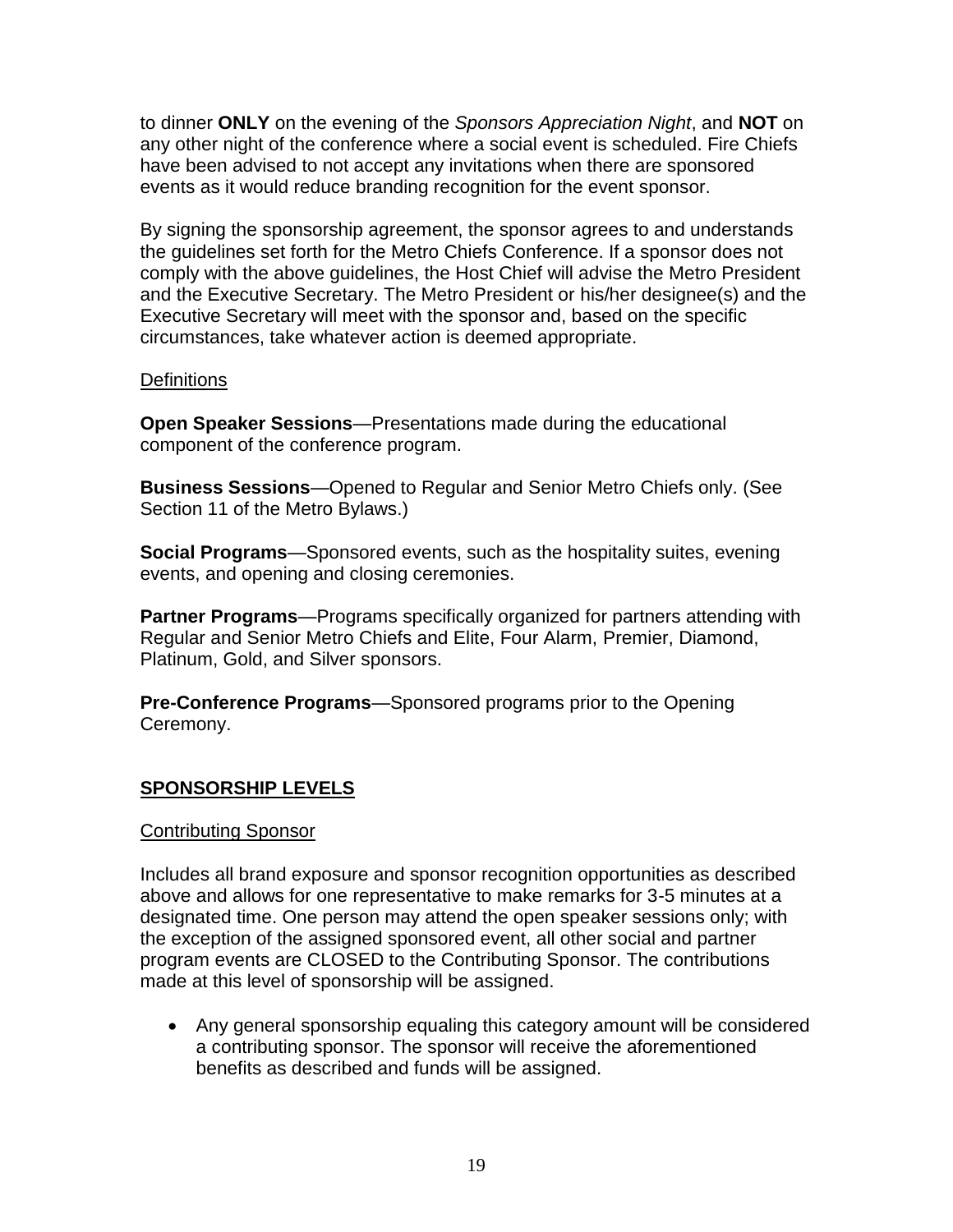## Bronze Sponsor

Includes all brand exposure and sponsor recognition opportunities as described above and allows for one representative to make remarks for 3-5 minutes at a designated time. Up to two people may attend the open speaker sessions and one person may attend all social functions. Spouses and partners are included in the total count (i.e., one staff member accompanied by one spouse/partner at the speaker sessions and one person only at the social events). This does NOT include the pre-conference and partner events. Unless otherwise specified, contributions made at this level of sponsorship will be assigned.

The following are examples of items available for sponsorship at this level:

- Conference Pens—custom imprinted with your logo, included in each attendee's conference packet, extras available to attendees.
- Conference Lanyards and Name Badges—custom imprinted lanyards with the sponsor's logo, given to all attendees of the conference.
- Any general sponsorship equaling this category amount will be considered a bronze sponsor. The sponsor will receive the aforementioned benefits as described and funds will be assigned for any unsponsored expenses.

## **COST: \$5,000**

#### Silver Sponsor

Includes all brand exposure and sponsor recognition opportunities as described above and allows for one representative to make remarks for 3-5 minutes at a designated time. Up to two people may attend the open speaker sessions and all social functions and one person may attend the pre-conference and partner events. Spouses and partners are included in the total count (i.e., one staff member accompanied by one spouse/partner at the social programs and one person only at the pre-conference and partner events). This level can either be sole or partial sponsorship of a particular item/event.

The following are examples of items available for sponsorship at this level:

- Conference Pad-folios—custom imprinted with the sponsor's logo, included in each attendee's conference packet.
- Breakfast provided to all attendees and spouse/partners. Signage will be displayed indicating the sponsor's organization.
- Break refreshments/snacks provided to all attendees and/or spouse/partners. Signage will be displayed indicating the sponsor's organization.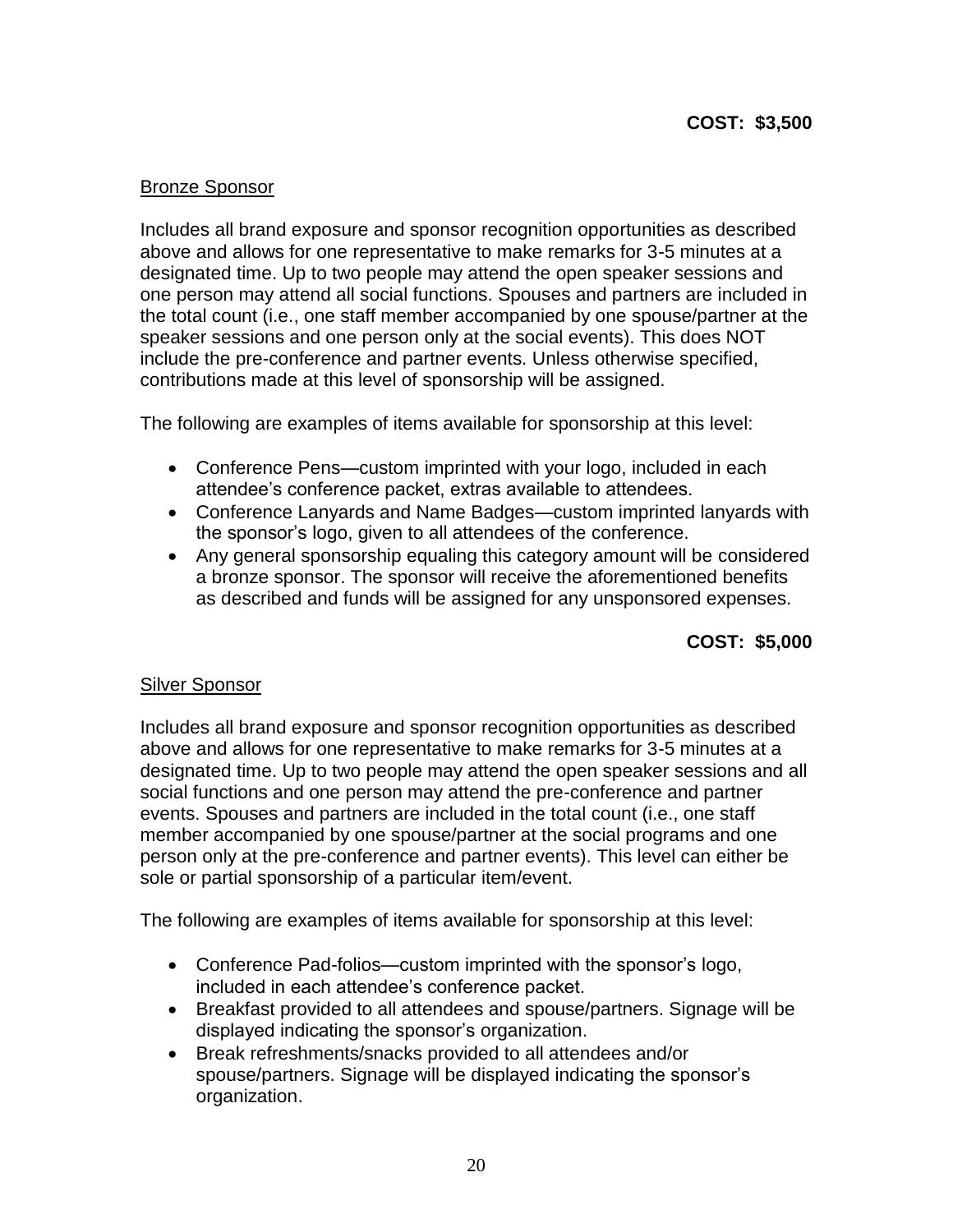- Lunch provided to all attendees and/or spouse/partners. Signage will be displayed indicating the sponsor's organization.
- Any general sponsorship equaling this category amount will be considered a silver sponsor. The sponsor will receive the aforementioned benefits as described, and if no particular item/event is requested to be sponsored, the host Metro Chiefs Conference Committee will designate sponsorship.

## **COST: \$7,500**

#### Gold Sponsor

Includes all brand exposure and sponsor recognition opportunities as described above and allows for one representative to make remarks for 3-5 minutes at a designated time. Up to four people may attend the open speaker sessions and all social functions and up to two people may attend the pre-conference and partner events. Spouses and partners are included in the total count (i.e., two staff members accompanied by two spouses/partners for the social functions and one staff member and one spouse/partner for the pre-conference & partner events). This level can either be sole or partial sponsorship of a particular item/event.

The following are examples of items available for sponsorship at this level:

- Conference Bags—custom imprinted with the sponsor's logo, included in each attendee's conference packet.
- Conference Program Publication—complimentary full page back cover advertisement.
- Breakfast provided to all attendees and spouse/partners. Signage will be displayed indicating your organization as the sponsor.
- Break refreshments/snacks provided to all attendees and/or spouse/partners. Signage will be displayed indicating the sponsor's organization.
- Lunch provided to all attendees and/or spouse/partners. Signage will be displayed indicating the sponsor's organization.
- Partial sponsorship of transportation or social/partner event.
- Partial sponsorship of *signature* event.
- Any general sponsorship equaling this category amount will be considered a gold sponsor. The sponsor will receive the aforementioned benefits as described, and if no particular item/event is requested to be sponsored, the host Metro Chiefs Conference Committee will designate sponsorship.

## **COST: \$10,000**

#### Platinum Sponsor

Includes all brand exposure and sponsor recognition opportunities as described above and allows for one representative to make remarks for 3-5 minutes at a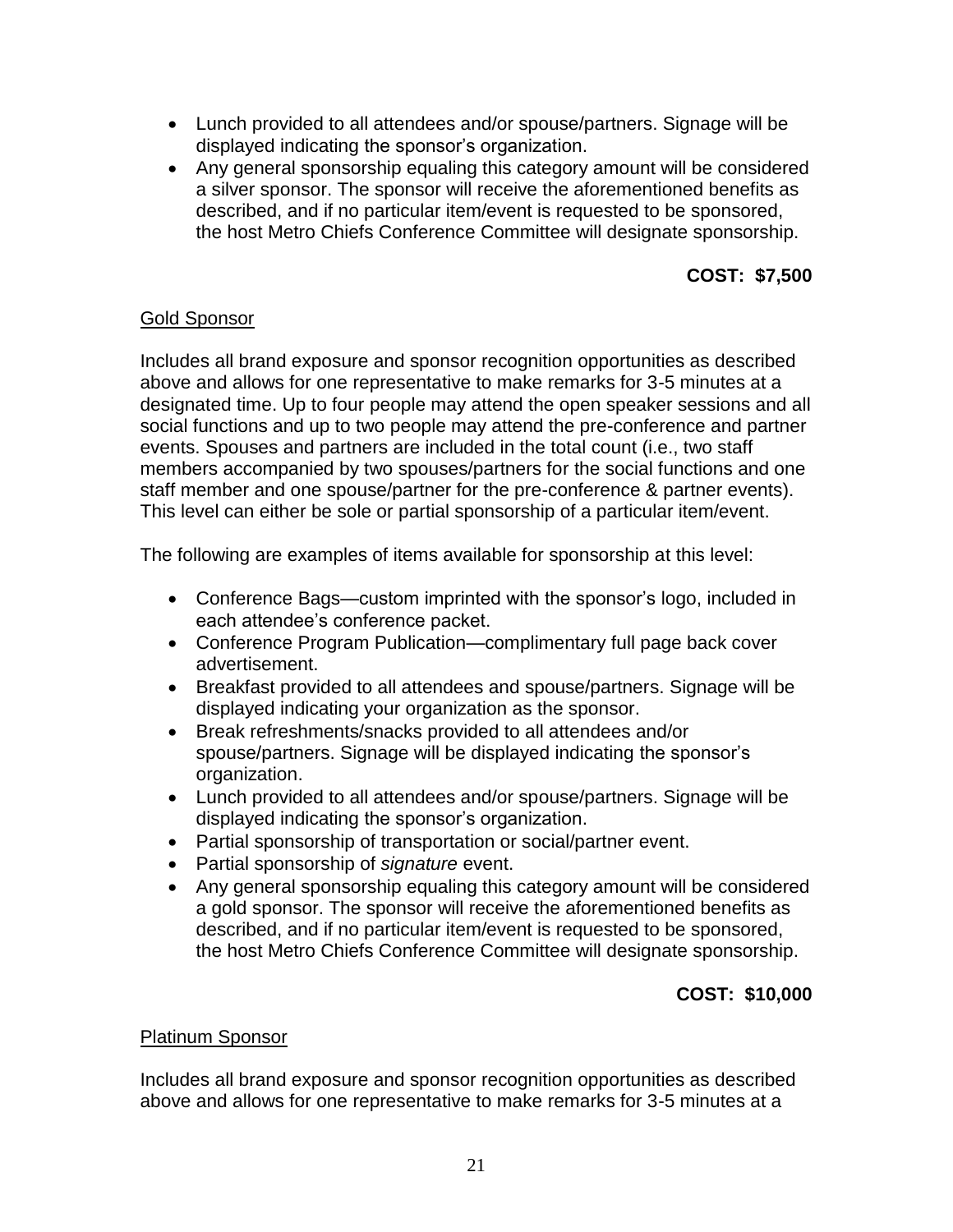designated time. Up to five people may attend the open speaker sessions and all social functions. Spouses and partners are included in the total count (i.e., three staff members accompanied by two spouses/partners). Any or all of these five people are welcomed to attend the pre-conference events, the partners' program events and all social program events. Registration forms for the pre-conference events and the partners program events must be submitted to the host conference coordinator with their registrations. This level can either be sole or partial sponsorship of a particular item/event.

The following are examples of items available for sponsorship at this level:

- Breakfast provided to all attendees and spouse/partners. Signage will be displayed indicating the sponsor's organization.
- Break refreshments/snacks provided to all attendees and/or spouse/partners. Signage will be displayed indicating the sponsor's organization.
- Lunch provided to all attendees and/or spouse/partners. Signage will be displayed indicating the sponsor's organization.
- Partial sponsorship of transportation or social/partner event.
- Partial sponsorship of *signature* event.
- Any general sponsorship equaling this category amount will be considered a platinum sponsor. The sponsor will receive the aforementioned benefits as described, and if no particular item/event is requested to be sponsored, the host Metro Chiefs Conference Committee will designate sponsorship.

## **COST: \$15,000**

## Diamond Sponsor

Includes all brand exposure and sponsor recognition opportunities as described above and allows for one representative to make remarks for 3-5 minutes at a designated time. Up to six people may attend the open speaker sessions and all social functions. Spouses and partners are included in the total count (i.e., three staff members accompanied by three spouses/partners). Any or all of these six people are welcomed to attend the pre-conference events, the partners' program events and all social program events. Registration forms for the pre-conference events and the partners program events must be submitted to the conference coordinator with their registrations. This level can either be sole or partial sponsorship of a particular item/event.

The following are examples of items available for sponsorship at this level:

- Breakfast provided to all attendees and spouse/partners. Signage will be displayed indicating the sponsor's organization.
- Break refreshments/snacks provided to all attendees and/or spouse/partners. Signage will be displayed indicating the sponsor's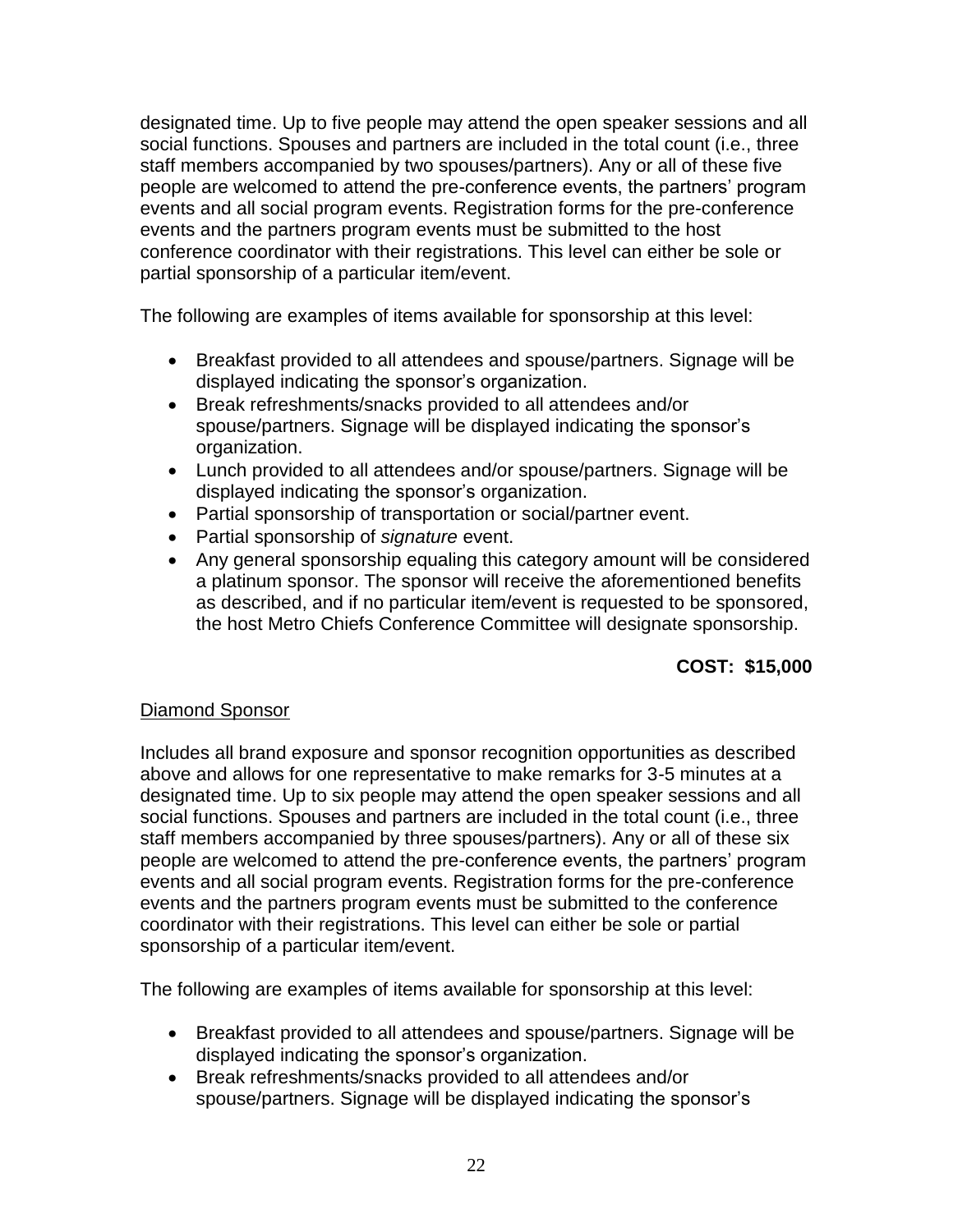organization.

- Lunch provided to all attendees and/or spouse/partners. Signage will be displayed indicating the sponsor's organization.
- Partial transportation or social/partner event.
- Partial sponsorship of *signature* event.
- Any general sponsorship equaling this category amount will be considered a diamond sponsor. The sponsor will receive the aforementioned benefits as described, and if no particular item/event is requested to be sponsored, the host Metro Chiefs Conference Committee will designate sponsorship.

## **COST: \$20,000**

#### Premier Sponsor

Includes all brand exposure and sponsor recognition opportunities as described above and allows for one representative to make remarks for 3-5 minutes at a designated time. Complimentary quarter page advertisement in the conference program publication. Up to seven people may attend the open speaker sessions and all social functions. Spouses and partners are included in the total count (i.e., four staff members accompanied by three spouses/partners or any combination totaling seven individuals). Any or all of these seven people are welcomed to attend the pre-conference events, the partners' program events and all social program events. Registration forms for the pre-conference events and the partners program events must be submitted to the conference coordinator with their registrations. This level can either be sole or partial sponsorship of a particular item/event.

The following are examples of items available for sponsorship at this level:

- Breakfast provided to all attendees and spouse/partners. Signage will be displayed indicating the sponsor's organization.
- Break refreshments/snacks provided to all attendees and/or spouse/partners. Signage will be displayed indicating the sponsor's organization.
- Lunch provided to all attendees and/or spouse/partners. Signage will be displayed indicating the sponsor's organization.
- Sole/partial transportation, social/partner event, or hospitality suite.
- Partial sponsorship of *signature* event.
- Any general sponsorship equaling this category amount will be considered a premier sponsor. The sponsor will receive the aforementioned benefits as described, and if no particular item/event is requested to be sponsored, the host Metro Chiefs Conference Committee will designate sponsorship.

**COST: \$25,000**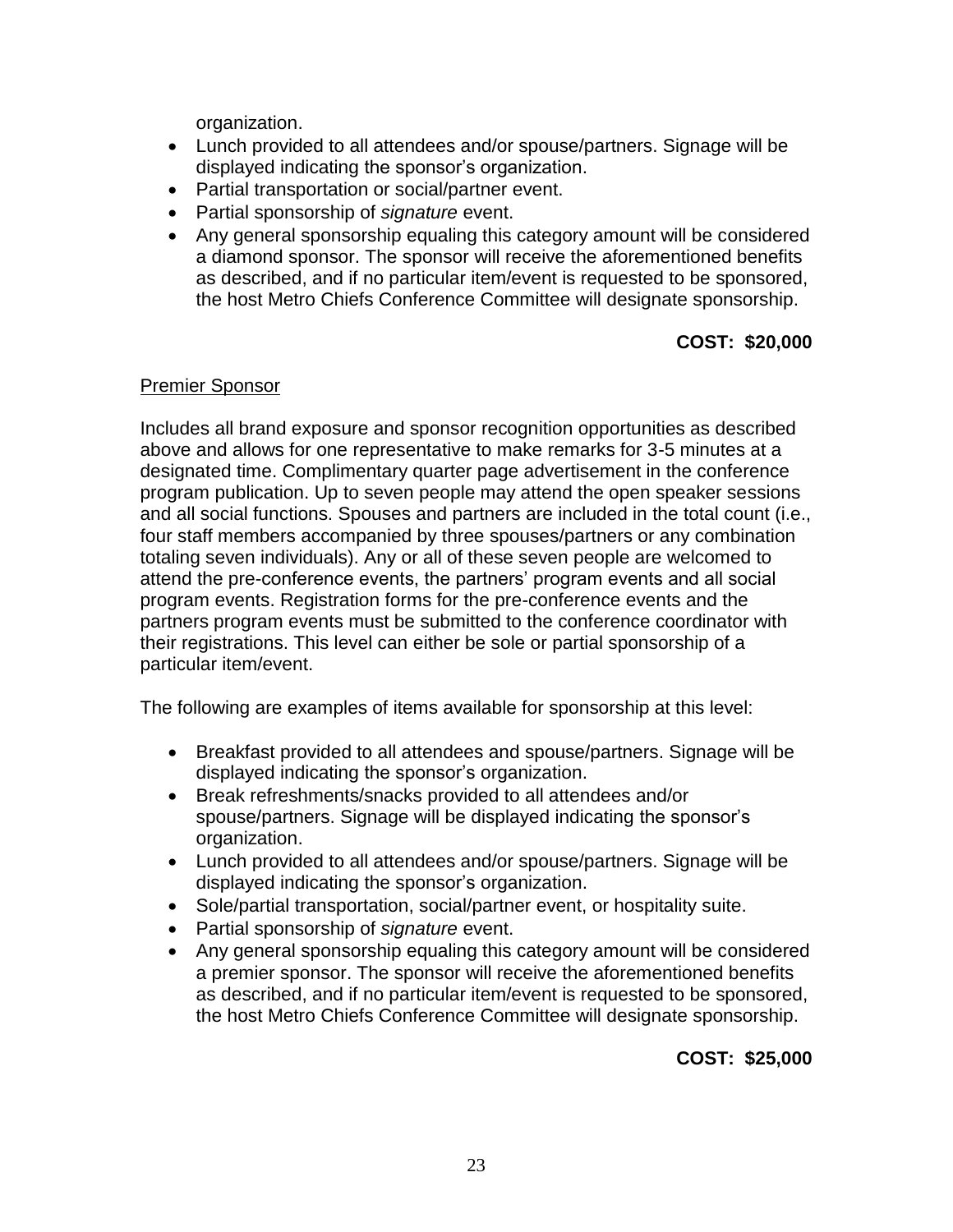## Four Alarm Sponsor

Includes all brand exposure and sponsor recognition opportunities as described above and allows for one representative to make remarks for 3-5 minutes at a designated time. Complimentary half page advertisement in the conference program publication. Up to nine people may attend the open speaker sessions and all social functions. Spouses and partners are included in the total count (i.e., five staff members accompanied by four spouses/partners or any combination totaling nine individuals). Any or all of these nine people are welcomed to attend the pre-conference events, the partners' program events all social program events. Registration forms for the pre-conference events and the partners program events must be submitted to the conference coordinator with their registrations. This level can either be sole or partial sponsorship of a particular item/event.

The following are examples of items available for sponsorship at this level:

- Sole/partial transportation, social/partner events, or hospitality suites.
- Partial sponsorship of *signature* event.
- Any general sponsorship equaling this category amount will be considered a four alarm sponsor. You will receive the aforementioned benefits as described, and if no particular item/event is requested to be sponsored, the host Metro Chiefs Conference Committee will designate sponsorship.

## **COST: \$40,000**

## Elite Sponsor

Includes all brand exposure and sponsor recognition opportunities as described above. Complimentary full page advertisement in the conference program publication. **Exclusive – this is the only sponsorship that provides the opportunity for a representative from the organization to address the attendees for 10-15 minutes before the beginning of the educational program (three slots available only).** Up to nine people may attend the open speaker sessions and all social functions. Spouses and partners are included in the total count (i.e., five staff members accompanied by four spouses/partners or any combination totaling nine individuals). Any or all of these nine people are welcomed to attend the pre-conference events, the partners' program events all social program events. Registration forms for the pre-conference events and the partners program events must be submitted to the conference coordinator with their registrations. This level can either be sole or partial sponsorship of a particular item/event.

The following are examples of items available for sponsorship at this level:

Sole sponsorship of *signature* event.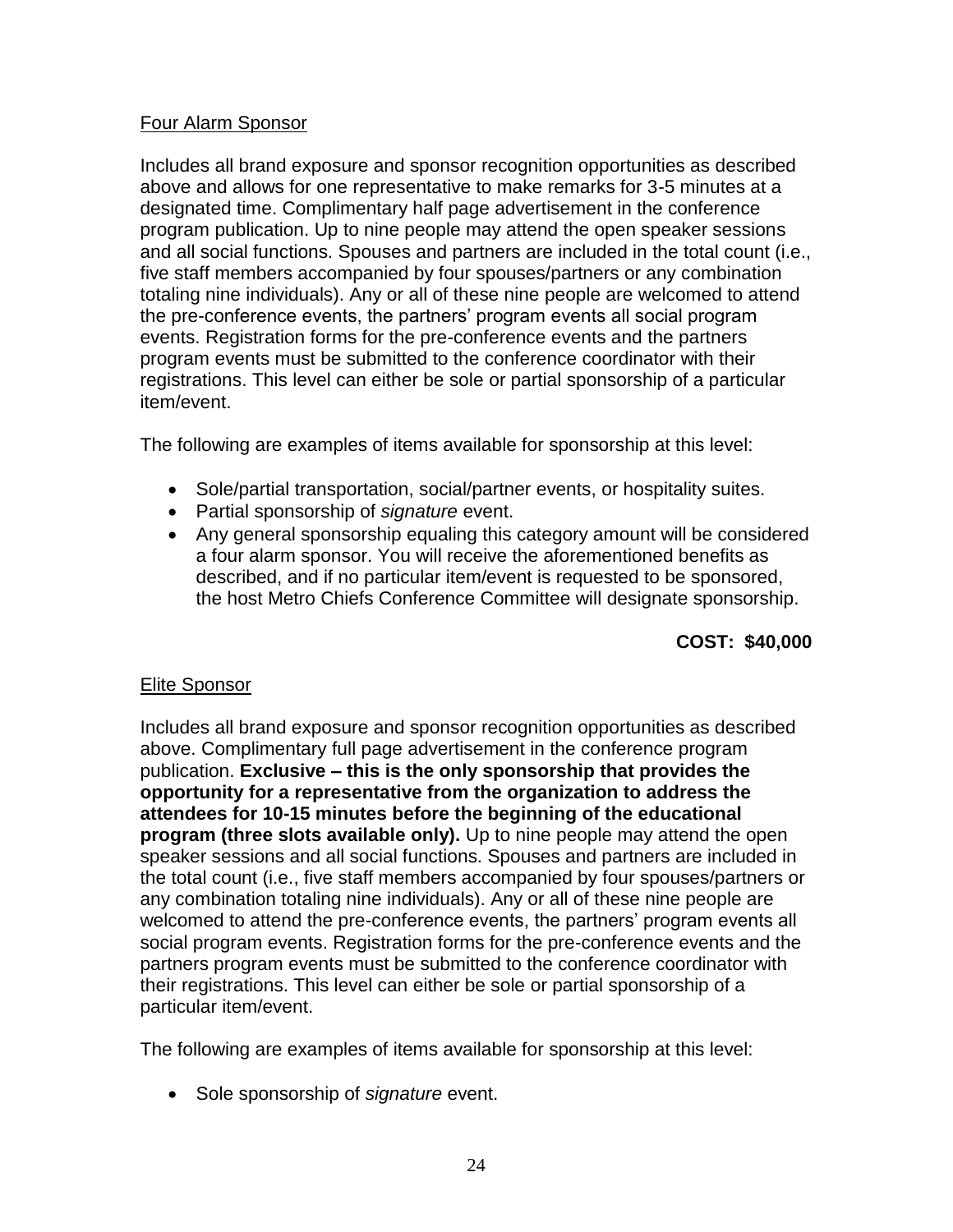Any general sponsorship equaling this category amount will be considered an elite sponsor. You will receive the aforementioned benefits as described, and if no particular item/event is requested to be sponsored, the host Metro Chiefs Conference Committee will designate sponsorship.

## **COST: \$50,000+**

#### Official Training and Research Partner

Includes all brand exposure and sponsor recognition opportunities as described above. **When deemed appropriate by the Education Chair**, the Partner will be offered a presentation slot as part of the main program to share fire service training and research results; however, promoting a sole-source product or service during the education session is **strictly prohibited**. Separate signage at the conference will be displayed as to separate Partners from "corporate" sponsors. Complimentary one-half (1/2) page advertisement in the center of the conference program publication. Up to four people may attend the open speaker sessions and all social functions. Spouses and partners are included in the total count (i.e., two staff members accompanied by two spouses/partners or any combination totaling four individuals). Any or all of these four people are welcomed to attend the pre-conference events, the partners' program events and all social program events. Registration forms for the pre-conference events and the partners program events must be submitted to the conference coordinator with their registrations. This level can either be sole or partial sponsorship of a particular item/event.

The following are examples of items available for sponsorship at this level:

- The Partner will be offered the option to put item(s) in the conference bag.
- Sole/partial transportation, social/partner event, or hospitality suite.
- Breakfast provided to all attendees and spouse/partners. Signage will be displayed indicating your organization as the sponsor.
- Break refreshments/snacks provided to all attendees and/or spouse/partners. Signage will be displayed indicating your organization as the sponsor.
- Lunch provided to all attendees and/or spouse/partners. Signage will be displayed indicating your organization as the sponsor.
- Partial sponsorship of signature event.
- Any general sponsorship equaling this category amount will be considered a premier sponsor. You will receive the aforementioned benefits as described, and if no particular item/event is requested to be sponsored, the host Metro Chiefs Conference Committee will designate sponsorship.

**COST: \$25,000**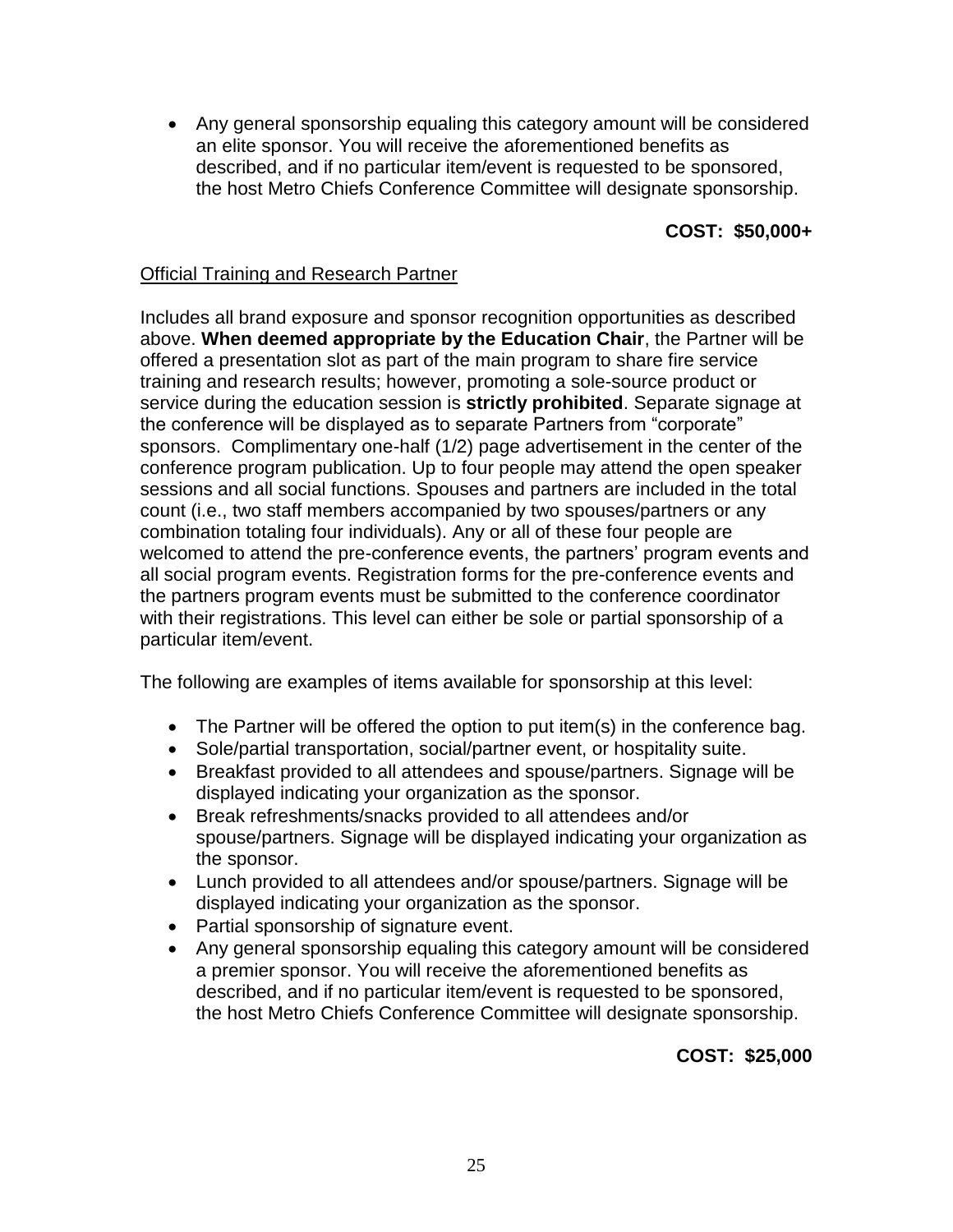#### **Post-Conference Duties**

The management and accounting of all financial issues related to sponsoring the conference is the Host Chief's responsibility. After all bills and expenses are paid, if the conference is profitable, the Host Chief shall distribute the surplus funds as follows: (1) up to the first \$5,000 shall be sent to the Metro Chief hosting the next annual conference to be used as seed money; (2) fifty percent (50%) of any additional surplus funds shall be forwarded to the Metro Executive Secretary to be deposited into the Metro bank account (managed by the IAFC); and, (3) the remaining fifty percent (50%) of the surplus funds shall be disposed of by the Host Chief in an appropriate manner. Conversely, if the conference is not profitable, it is the Host Chief's responsibility to cover any resulting deficit; however, s/he may appeal to the Metro Executive Board for assistance.

The Host Chief shall send all Metro banners, logos, conference attendance and sponsor rosters, and any other pertinent documents and/or materials (Metro gavel, sponsor banner, flags, etc.) to the Metro Chief responsible for hosting the next annual conference.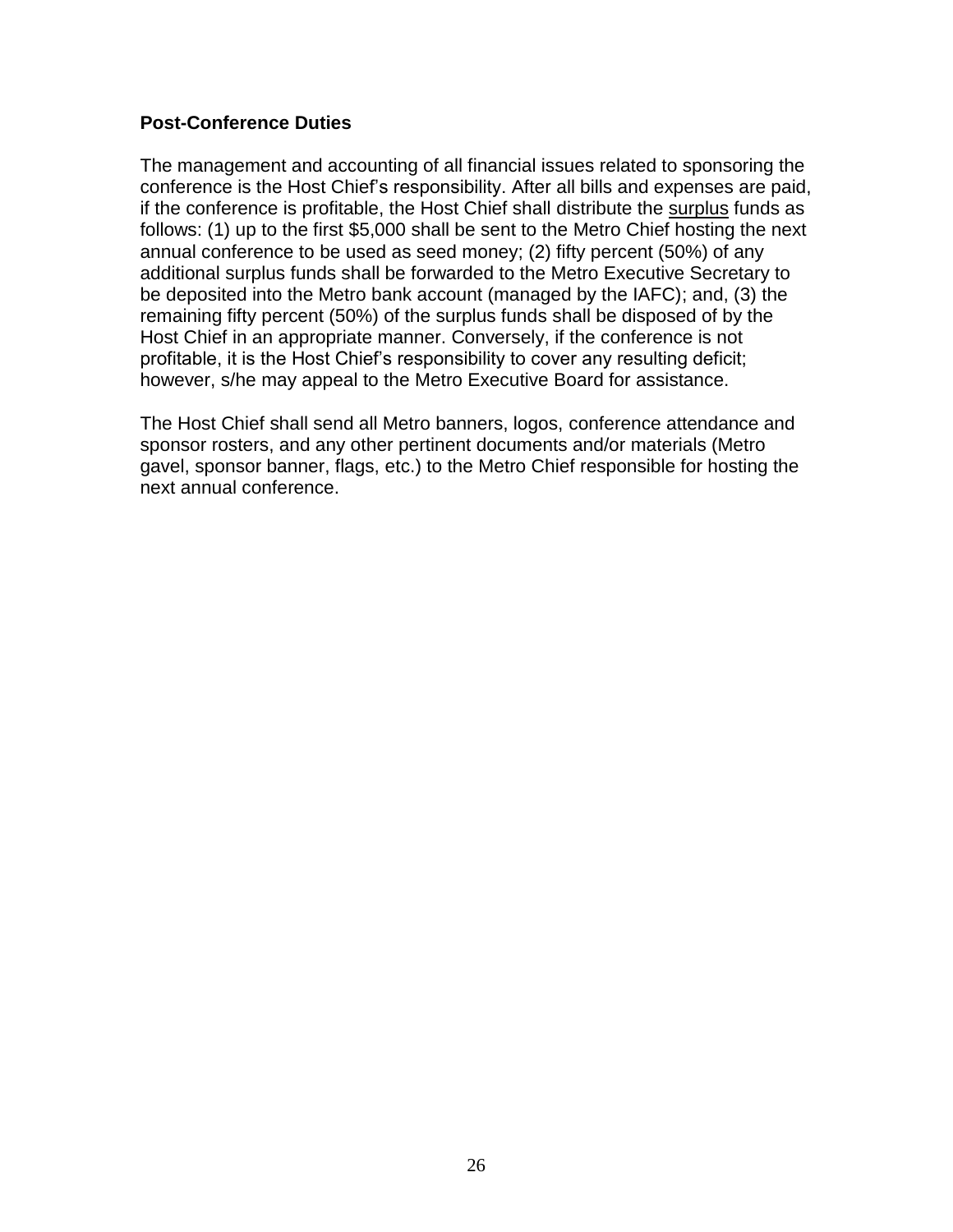## **Appendix A**

#### **METROPOLITAN FIRE CHIEFS ASSOCIATION Requirements/Expectations for Submitting a Conference Bid**

#### **Before Submitting a Bid for the Metro Annual Conference:**

- Fire Chiefs should anticipate being in office at time of conference.
- Fire Chiefs must have support and approval from their AHJs.
- Fire Chiefs and their Conference Coordinator(s) should be familiar with the Metro Conference Planning Manual posted on the Metro website at [www.nfpa.org/metro.](http://www.nfpa.org/metro)
- Fire Chiefs should contact the Metro Executive Secretary for additional information and to address any questions or concerns.

## **If Awarded to Host a Metro Annual Conference:**

- Host Chief shall appoint a Conference Coordinator(s) and appropriate support staff. A Transportation Branch should be established with easy access for attending chiefs, sponsors and speakers. The designated Conference Coordinator(s) should be prepared to attend, at the very least, the conference prior to the hosted conference and the following year conference. This is a three year commitment.
- Host Chief and Conference Coordinator(s) must be available and responsive via email and telephone to communicate with the Metro Executive Secretary when planning the conference.
- Host Chief and Conference Coordinator(s) shall host the executive secretary at one and possibly two site visits. There is no cost to the host department for the site visit(s).
- Host Chief must have a dedicated conference website up and running no later than January 1 of the conference year.
- Host Chief shall establish a conference bank account through their respective city/county, a charitable 501c3 account or similar tax-exempt mechanism to pay deposits and related conference expenses.
- A budget must be developed and approved by Metro Executive Secretary.
- At the conclusion of the Conference after all bills and liabilities are settled – there is typically a surplus of funds. These funds are to be divided equally between the host department and the Metro.
- With funds provided by Metro sponsors, conference registration fees and related revenue, the host fire department fully underwrites the conference. The Metro is not responsible to pay any bills if expenses exceed revenue.
- Recognize that in many cases long-term event sponsors have "traditional" sponsored events. Coordinate with the Executive Secretary prior to making changes to their events.
- No events are to be scheduled on Sponsors' Appreciation Night.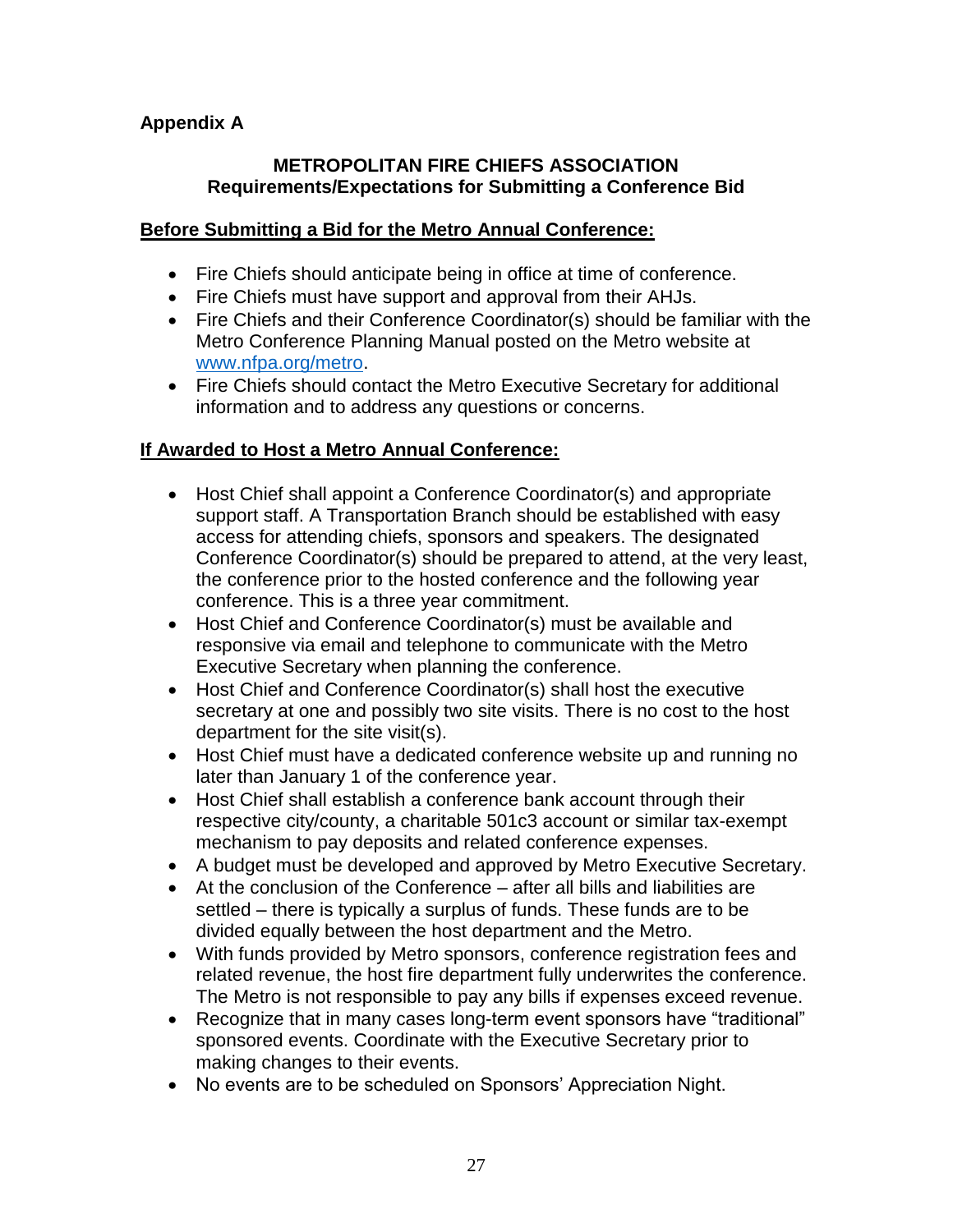- The Metro Vice President is responsible for the Education Program, including the selection and scheduling of all speakers.
- Be prepared to provide all the necessary IT support during the conference.
- Be prepared to provide all the necessary transportation for all events with chase vehicles for those who may become ill. Provide EMS support events as appropriate.
- Try to keep all events within reasonable driving distances to hotel.
- Provide an adequate number of staff and volunteers to work all events.
- During all breaks at the conference, refreshments shall be provided with coffee, tea, sodas, cookies, etc.
- When planning meals, please provide options for those with special dietary needs (vegetarians, diabetics, etc.).
- The Spouse/Partner program should end by lunch on the day of the closing ceremonies.
- The opening ceremony is the Host Chief's signature event. The closing ceremony is emceed by the Executive Secretary and is when official Metro business is confirmed (e.g. swearing in of new officers and board members, presentation of awards, etc.). The Executive Secretary will provide template programs for the opening and closing ceremonies.

**Special Note**: The above list is intended only as an overview of the expectations and requirements for hosting a Metro Conference. More detailed information is available in this Conference Planning Manual and on the Metro website at [www.nfpa.org/metro.](http://www.nfpa.org/metro) It is strongly recommended that you discuss your intention to host a Conference with the Executive Secretary *before* submitting a bid.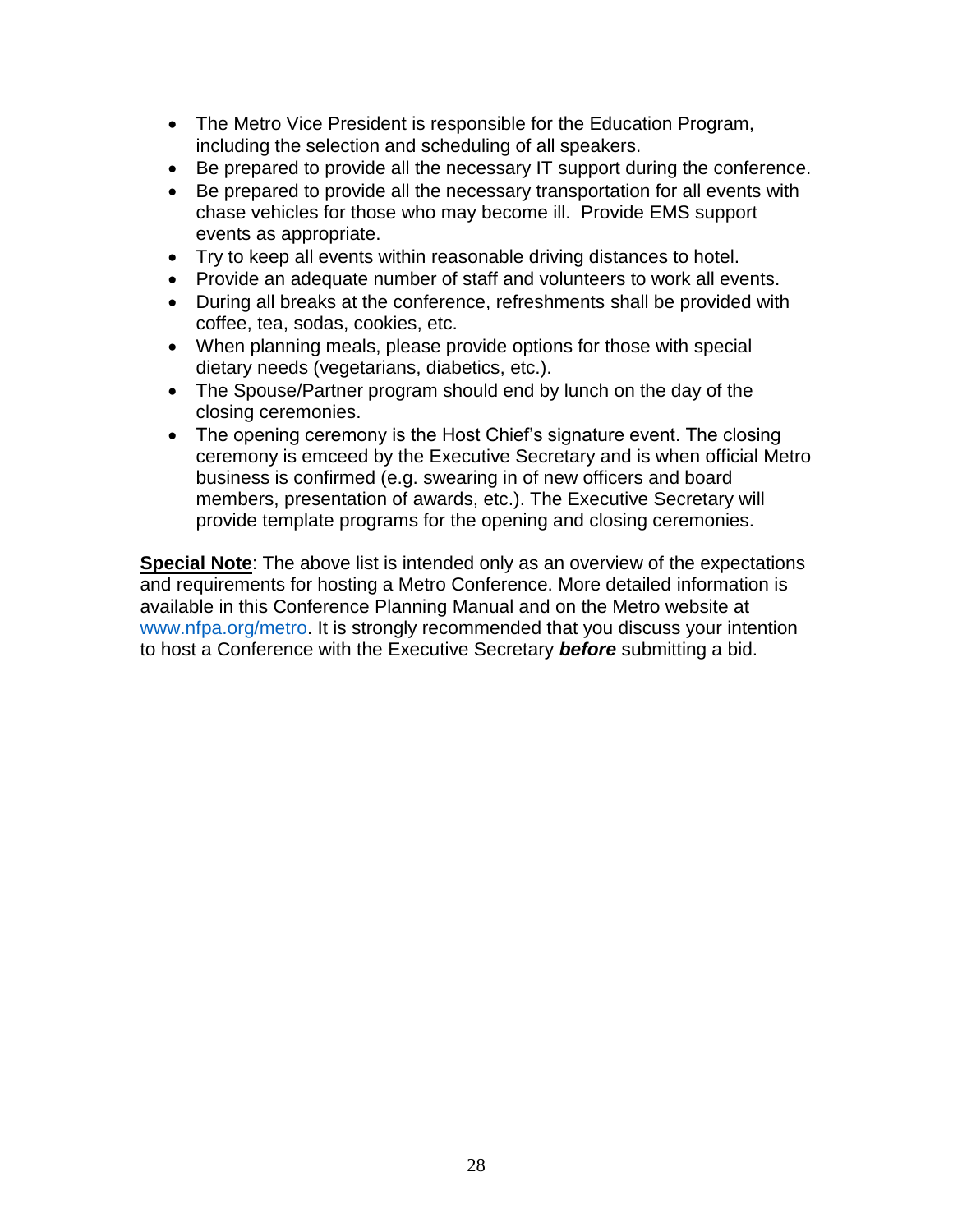#### **Appendix B**





## **IAFC/NFPA Metropolitan Fire Chiefs Association**



#### **3257 Beals Branch Road, Louisville, KY 40206. Tel: 502.894.0411**

Thank you for speaking at the 2017 Metro Chiefs' Conference. The Metro Chiefs greatly  **Email: [Rsanders@NFPA.org](mailto:Rsanders@NFPA.org) Website: [www.nfpa.org/metro](http://www.nfpa.org/metro)**appreciate you volunteering your time to share your expertise and educate our members about emerging issues in the fire and emergency service. In recognition of your time and efforts, the **Metro Chiefs' would like to donate \$50 in your name to one of the following charities:**

- The National Fallen Firefighters Foundation
- The Canadian Fallen Firefighters Foundation
- The Home Fire Sprinkler Coalition
- IAFC Foundation
- [IAFF Foundation](http://www.iaff.org/HS/Charities.htm)
- Helen and Douglas House
- The Fire Fighters Charity (UK)

Please indicate your charity choice and submit this form **to Russ Sanders, Metro Chiefs' Executive Secretary**: [rsanders@nfpa.org,](mailto:rsanders@nfpa.org) *no later than (list appropriate date). If a charity is not designated, the Metro Chiefs leadership will designate a donation to one of the above charities in your honor.*

Thank you again for your dedication to the Metropolitan Fire Chiefs' Association!

Note: If you would like the Metro to make a donation of \$50.00 to a different charitable organization, please provide the following information *prior to the April 7 deadline*:

Name of Organization: President/Executive Director: Street Address: City: State/Province: Zip/Postal Code: Country: Email address: Web site: Phone Number:

*(If this charity is outside the US or Canada, please verify that it will accept checks from a U.S. organization and U.S. bank.)*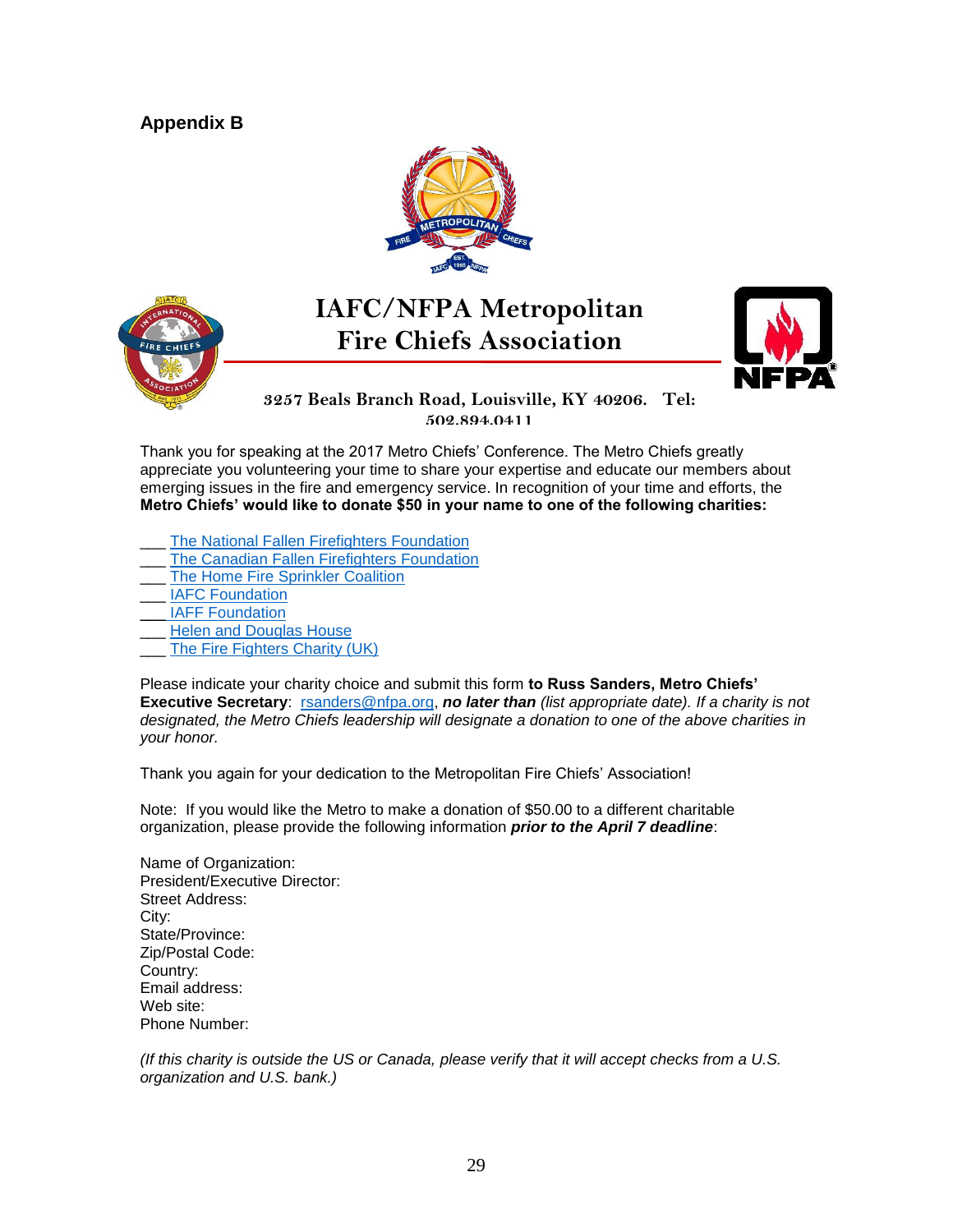## **Appendix C**

## **Closing Banquet Program (Location) (Date)**

6:00 PM – Cocktails

 $6:30 - 6:45$  PM – Metro Program – (Emcee's name)

Remembering Those That Have Gone Before Us – (Emcee's name) (Have a fully dressed table set aside with one seat – Toast all of those who have gone before us.)

Salute to Those Who Have Gone Before Us

The table is round - to show our everlasting concern for our lost fire fighters.

The cloth is white - symbolizing the purity of their motives when answering the call to duty.

The single red rose, displayed in a vase, reminds us of the life of each lost fire fighter and their loved ones and friends left behind.

A pinch of salt on the plate symbolizes the tears endured by the families and friends.

The Bible represents the strength gained through faith to help us deal with the loss of our loved ones.

The glass is inverted - to symbolize their inability to share this evening's toast.

The chairs are empty - they are gone, but never forgotten.

Let us now stand and raise our water glasses in a silent toast to honor our lost fire fighters.

Recognize Special Guests – (Emcee's name)

Introduction of Metro President (Name) – (Emcee's name)

President's Welcome and Remarks – (Metro President)

Introduction of Host Chief (Name) – (Metro President)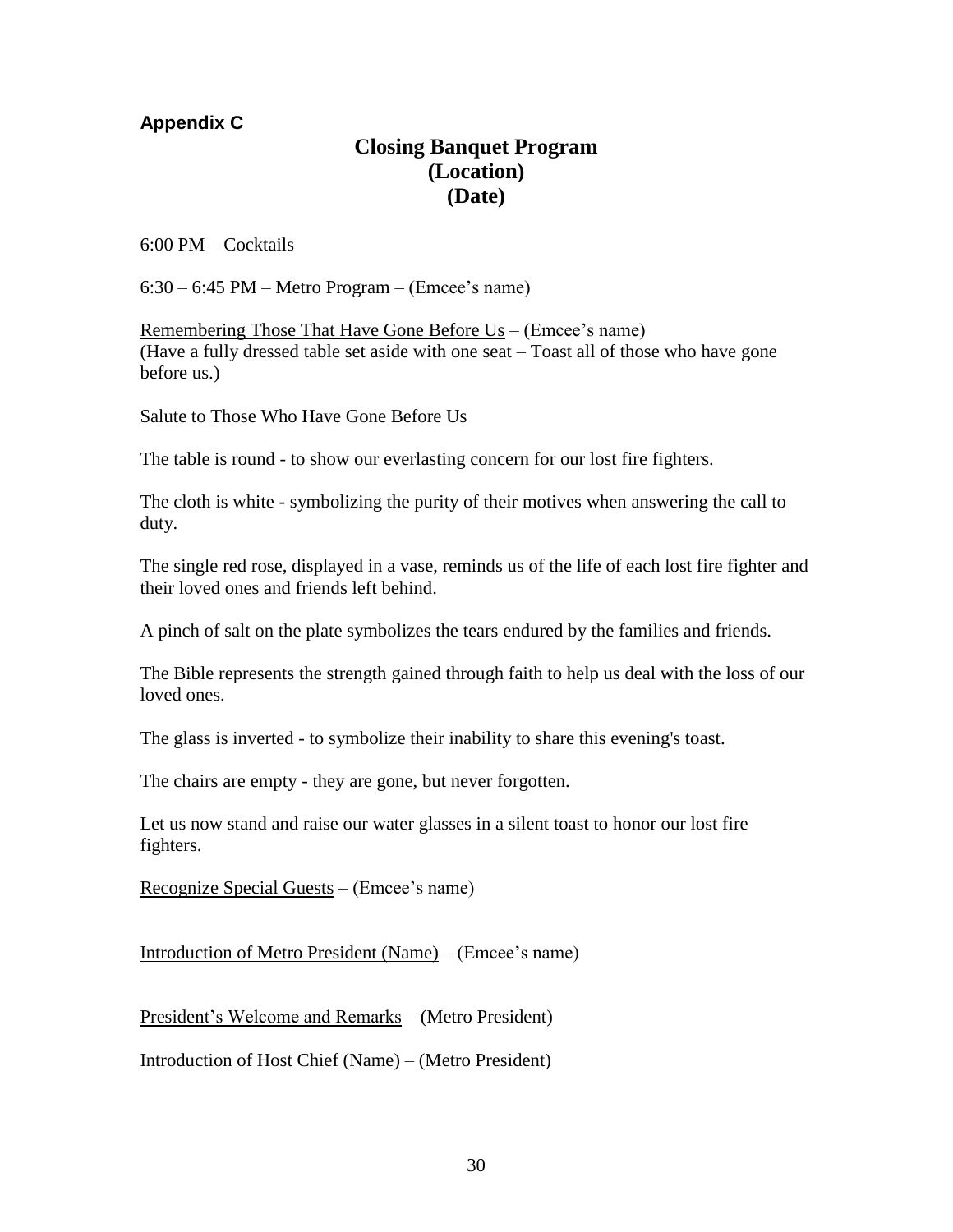*Host Chief's Remarks – (Name)*

Presentation of Gifts – (The Closing Banquet Sponsor at times elects to present the host chief & Metro President with a gift)

 $6:45 - 8:15$  PM – Dinner

8:00 – 8:30 PM – Metro Program (Continues)

Next Year's Host Chief Remarks – (Next year's host chief's name)

Presentation of Seed Money for Next Year's Conference – (Host chief to the next year's host chief)

(Announce future host cities)

Introduction of Newly Elected Metro Executive Board – (Emcee's name)

Immediate Past President (TBD) Alternate Board Member (TBD) Senior Board Member (TBD) Board Member (TBD) Treasurer (TBD) Secretary (TBD) Vice President (TBD) President (TBD)

Oath of Office – (Member to be selected by the emcee)

Passing of the Gavel – (Metro President to Incoming Metro President)

Newly Elected President's Remarks – (Name)

President's Gift – Metro ring presented to current Metro President by incoming Metro President.

Metro Award Recipients and Presentation of Awards – (Award's Chair)

Remarks by Award Recipients – (To Be Announced)

Closing – (Emcee's name)

8:45-9:45 – After Dinner Refreshments & Entertainment

10:30 PM – Buses Depart for Hotel